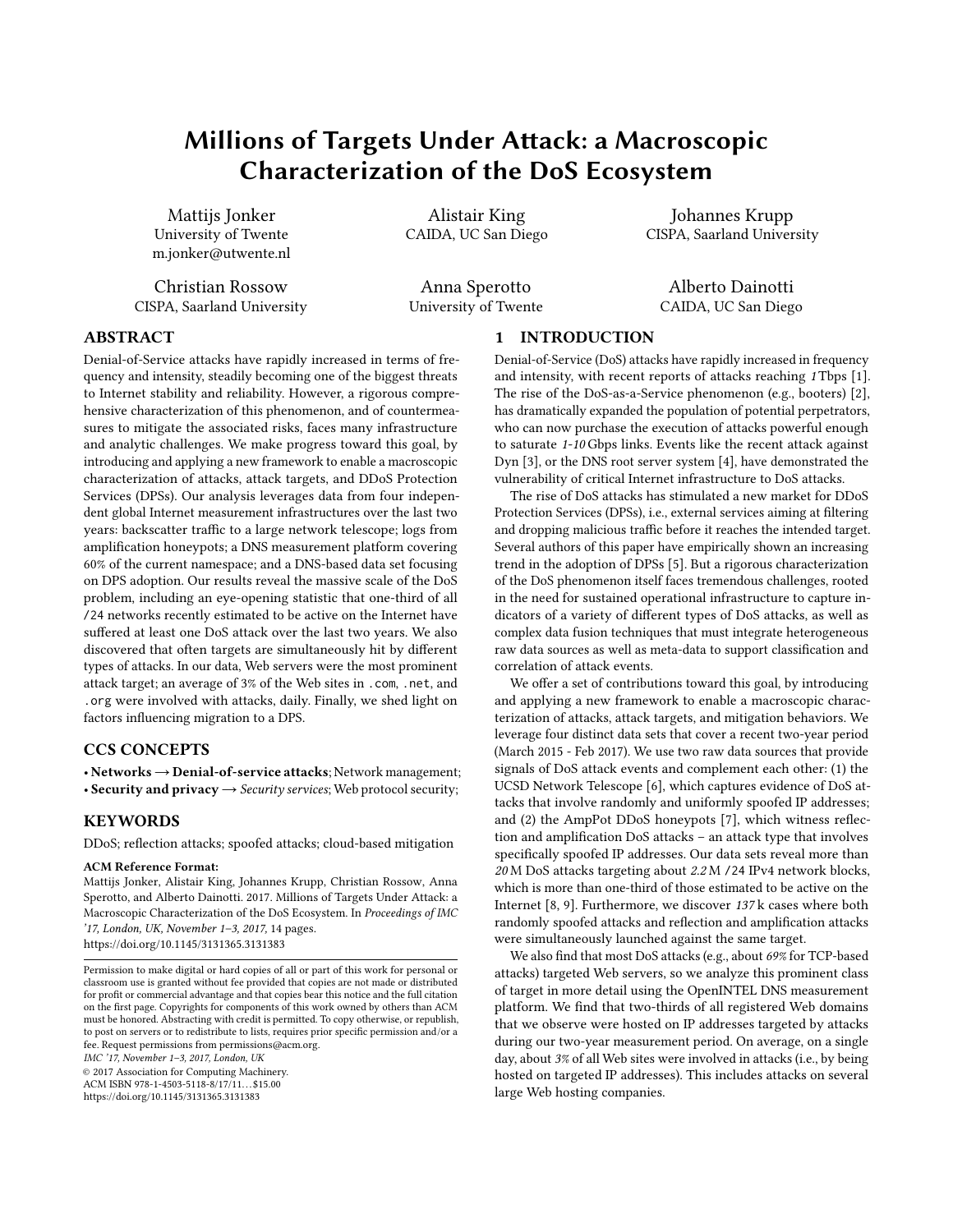Finally, we study the extent to which such attacks forced Web hosters to migrate to DDoS protection services. Based on OpenIN-TEL data that specifcally focuses on DPS providers [\[5\]](#page-12-4), we discover that 4.3% of the attack targets we observe migrate to a DPS following an attack. To understand determining factors that motivate or accelerate migration, we correlate attack duration, repetition and intensity with migration events. While repetition and duration do not signifcantly infuence DPS migrations, we observe that intense attacks signifcantly accelerate the migration process.

The remainder of this paper is organized as follows. Section [2](#page-1-0) provides background on DoS attacks and DPSs. Section [3](#page-1-1) describes the four data sets we use. Sections [4,](#page-3-0) [5,](#page--1-0) and [6](#page--1-1) analyze our comprehensive set of attack events, their impact on Web servers, and the effect of attacks on migration to a DPS, respectively. Section [7](#page-11-0) describes related work. Section [8](#page-11-1) offers a set of future directions. Section [9](#page-12-9) concludes the paper.

#### <span id="page-1-0"></span>2 BACKGROUND

#### 2.1 Denial-of-Service Attacks

DoS is commonly achieved through resource exhaustion, either at the server side (e.g., by sending more requests than it can handle) or at the infrastructure level (e.g., by saturaring a network link). Depending on how attack traffic is generated, DoS attacks can be distinguished into direct and reflection attacks. Direct attacks involve traffic sent directly to the target from some infrastructure controlled by the attackers, e.g., their own machines, a set of servers, or even a botnet under their command. To conceal this infrastructure and to impede countermeasures and attribution, these attacks oftentimes employ random spoofng, i.e., faking the source IP addresses in attack traffic. In contrast, in reflection attacks, third party servers are involuntarily used to reflect attack traffic towards the victim. This is possible as connection-less protocols have no means of checking whether a request was sent legitimately or with a (specifically) spoofed IP address. An attacker can thus simply spoof requests in the name of the victim, causing the refectors' replies to be sent to the victim. To make matters worse, many protocols that allow for refection also add amplifcation, causing the amount of refected traffic sent towards the victim to be many times greater than that sent towards the reflector initially  $[10]$  – a problem affecting both old protocols as NTP and IGMP [\[11,](#page-12-11) [12\]](#page-12-12) as well as newer protocols such as DNSSEC [\[13\]](#page-12-13).

Since these attacks try to overwhelm a service by a sheer mass of requests, they are referred to as volumetric attacks. Beyond that there are also semantic attacks, which do not necessarily aim for resource exhaustion but rather exploit faws in the attacked services themselves, e.g., by sending a malformed request that causes the service to crash. However, this type of attack has to be tailored specifcally to work against a given service, whereas volumetric attacks are service agnostic. In this paper we focus on volumetric attacks.

#### 2.2 DDoS Protection Services

DDoS Protection Services offer means for attack mitigation. They may offer various types of mitigation solutions, which can rely on in-line appliances, require network traffic diversion to the cloud (i.e., the DPS infrastructure), or be a hybrid and do both. Volumetric attacks are typically better dealt with in the cloud, whereas semantic attacks can be mitigated in-line [\[14,](#page-12-14) [15\]](#page-12-15). In this paper, we focus on protection where network traffic diversion is required (i.e., all but strictly in-line solutions). Diversion is usually implemented through the DNS or through the Border Gateway Protocol (BGP).

The DNS can be leveraged for network traffic diversion in a manner similar to how content delivery networks implement load balancing [\[16\]](#page-12-16). It is common for DPS providers to combine this approach with a reverse proxy that sits between potentially malicious requests and protected Web sites, so that only benign requests are forwarded to the customer's Web server. Alternatively, the DPS can announce a customer-used BGP prefx (e.g., a /24) to divert all customer-destined traffic to the DPS. Traffic is then scrubbed by the DPS before being sent back to the customer's network by using, e.g., a Generic Routing Encapsulation (GRE) tunnel.

The type of customer and the type of attack determine the potential use of either DNS or BGP. While a hoster with a signifcant number of Web sites and machines may require BGP-based protection of their entire infrastructure, a DPS customer who needs only to divert traffic destined to a single host (or even a single Web site hosted on a shared server) can do so by relying on the DNS. Our methodology identifies both types of network traffic diversion.

## <span id="page-1-1"></span>3 DATA SETS

In this paper, we analyze and correlate four data sets, all of which cover a two-year period, from March 1, 2015 to February 28, 2017. The frst two data sets contain DoS attack events with diferent characteristics. Specifcally, one contains attack events inferred from backscatter to a large network telescope (Section [3.1.1\)](#page-1-2). The other contains events logged in globally placed amplifcation honeypots (Section [3.1.2\)](#page-2-0). The third data set is derived by a large-scale, active DNS measurement that provides, among other information, mapping of domain names to IP addresses (Section [3.2\)](#page-2-1). The fourth and fnal data set tracks which Web sites outsource protection to a DPS (Section [3.3\)](#page-3-1).

#### 3.1 DoS Attack Events

<span id="page-1-2"></span>3.1.1 Randomly Spoofed Attacks. The first data set contains attack events inferred from backscatter packets reaching the UCSD Network Telescope [\[6\]](#page-12-5), a largely-unused /8 network operated by the University of California San Diego. Network telescopes, also called darknets, passively collect unsolicited traffic - resulting from scans, misconfgurations, bugs, and backscatter from denial-ofservice attacks, etc. – sent to routed regions of the address space that do not contain any hosts. The UCSD Network Telescope covers approximately 1/256 of the IPv4 address space. Any sizable attack, i.e., one that involves many randomly and uniformly spoofed IP addresses, should therefore be visible on this darknet.

To identify randomly spoofed denial-of-service attacks in the data collected at the telescope, we implemented the detection and classifcation methodology described by Moore et al. [\[17\]](#page-12-17) as a Corsaro [\[18\]](#page-12-18) plugin that we have also released publicly as open source [\[19\]](#page-12-19). Our plugin uses the same three-step processes described by Moore et al.: frst, we identify and extract backscatter packets, then we combine related packets into attack "flows" based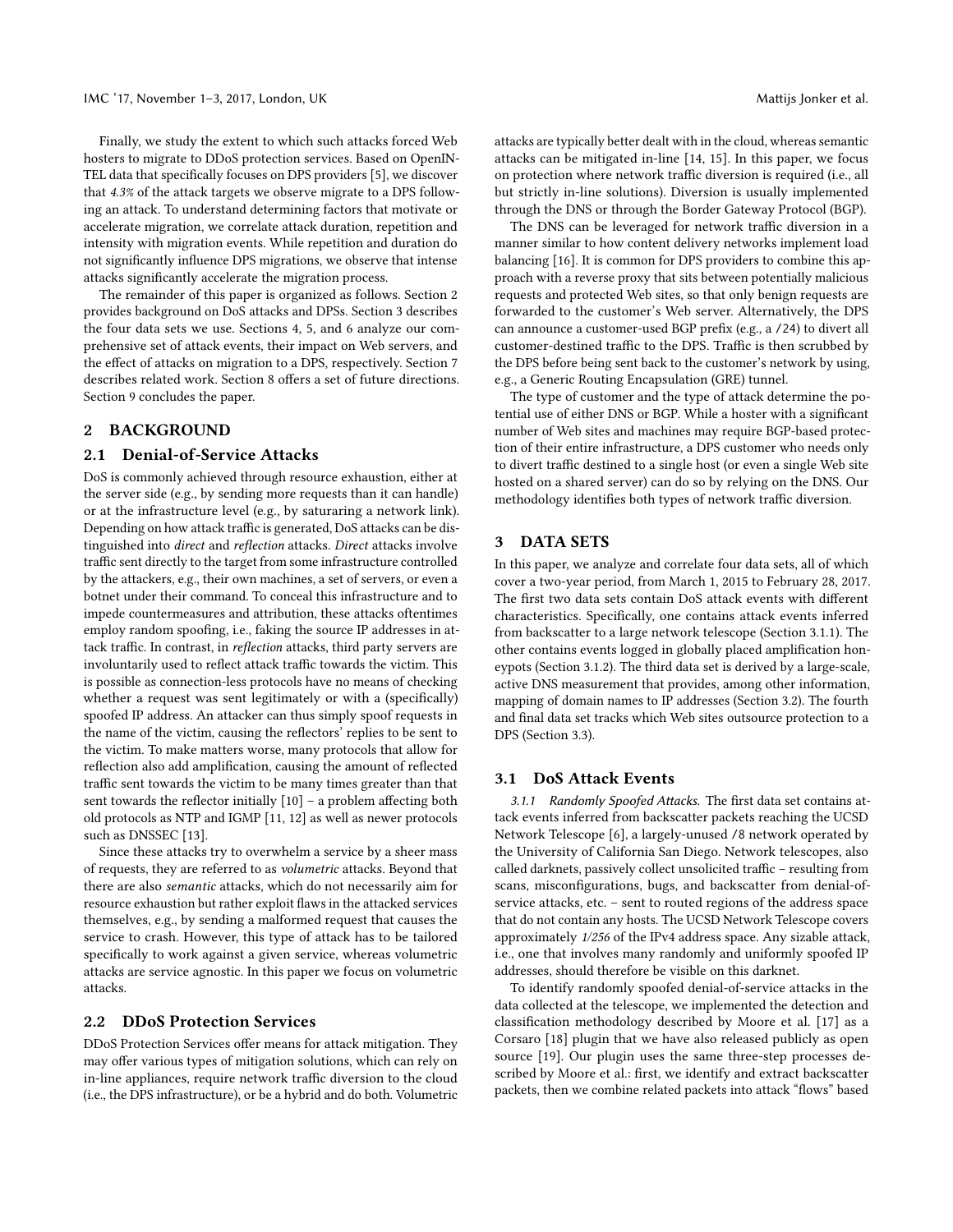|  | start | end                               | $\#davs$ | source                                                                    | $\#events$ $\#targets$ $\#/24s$ $\#/16s$ $\#ANSNs$ |                                                                           |  |
|--|-------|-----------------------------------|----------|---------------------------------------------------------------------------|----------------------------------------------------|---------------------------------------------------------------------------|--|
|  |       |                                   |          | Network Telescope                                                         |                                                    | $\vert$ 12.47 M $\vert$ 2.45 M $\vert$ 0.77 M $\vert$ 31057 $\vert$ 25990 |  |
|  |       | $2015-03-01$   $2017-02-28$   731 |          | Amplification Honeypot   $8.43 M$   $4.18 M$   $1.72 M$   $41678$   24432 |                                                    |                                                                           |  |
|  |       |                                   |          | <b>Combined</b>   20.90 M   6.34 M   2.19 M   43041   32580               |                                                    |                                                                           |  |

<span id="page-2-2"></span>Table 1: DoS attack events data. We consider two years of data from the UCSD Network Telescope and from a DoS amplifcation honeypot to infer DoS attack events. Over the two years we observe more than 20 million events targeted at more than 2 million **/24** network blocks.

on the victim IP address, and fnally we perform attack classifcation and fltering.

Specifcally, we classify a packet as backscatter if it is a response packet, i.e., TCP SYN/ACK, TCP RST, ICMP Echo Reply, ICMP Destination Unreachable, ICMP Source Quench, ICMP Redirect, ICMP Time Exceeded, ICMP Parameter Problem, ICMP Timestamp Reply, ICMP Information Reply, or ICMP Address Mask Reply. We then aggregate such packets into fows based on the victim IP address (i.e., the source IP address of the backscatter packets), and we expire flows using the same conservative 300 second timeout described by Moore et al. In the fnal attack classifcation and fltering step, we compute statistics about the number of unique spoofed source IP addresses, the number of diferent ports used, and four metrics of estimated attack intensity: the overall number of packets and bytes, the attack duration, and the maximum packet rate per second (in any given minute). We use the same conservative thresholds described by Moore et al. to flter low-intensity attacks, discarding those with: (i) fewer than 25 packets, (ii) a duration shorter than 60 seconds, and (iii) a maximum packet rate lower than  $0.5 \text{ pps}$ <sup>1</sup> While the maximum packet-rate can be used as an indicator of the attack intensity, this statistic also refects the capability of the victim to endure the attack. That is, a high-intensity attack to a wellprovisioned victim will likely result in a higher observed maximum packet rate than the same attack directed at a poorly-provisioned victim.

<span id="page-2-0"></span>3.1.2 Reflection and Amplification Atacks. The second data set contains events logged by AmpPot [\[7\]](#page-12-6). This honeypot aims to track refection and amplifcation DoS attacks by mimicking refectors. To be appealing to attackers, AmpPot emulates several protocols known to be abused. $2$  This way, AmpPot can be found by attackers scanning for refectors and be "abused" in subsequent DoS attacks.

During an attack, an attacker sends spoofed requests allegedly coming from the victim to AmpPot. In order not to cause harm in actual attacks, AmpPot only replies to sources sending fewer than three packets per minute. However, recording these requests allows us to infer various information about the attack, including the IP address of the victim, the start and end of the attack, but also the request rate, which can be used as a measure of intensity. To distinguish attacks from other traffic (e.g., scans for reflectors), we only consider events exceeding 100 requests.

An initial set of eight honeypots was installed in November 2014. The set has since been expanded to 24 honeypots. To prevent skew in the dataset by either country or autonomous system, the

honeypots are distributed both geographically $^3$ , as well as logically, among various cloud providers and machines operated by volunteers. It has been shown that by making the honeypots attractive to attackers (in terms of the the amplifcation that attackers can achieve), 24 honeypot instances are sufficient to catch most refection and amplifcation DoS attacks on the Internet [\[7\]](#page-12-6).

3.1.3 Atack Coverage and Target Metadata. Many types of DoS attacks involve spoofed IP addresses. Any sizable DoS attack that involves randomly and uniformly spoofed IP addresses should be visible on the UCSD Network Telescope. Moreover, 24 honeypot instances catch most refection and amplifcation attacks, which involve specifcally spoofed IP addresses (i.e., that of the victim). Our data sets of attack events therefore complement each other in terms of the DoS attack types that they register.<sup>4</sup>

Table [1](#page-2-2) summarizes both data sets. The telescope data set has 12.47 M randomly spoofed attack events, involving 2.45 M unique targets (i.e., unique IP addresses). The honeypots data set has 8.43 M reflection attacks, targeting 4.18 M unique targets. We defer a further discussion of these data sets until Section [4.](#page-3-0) Both data sets of attack events contain target IP addresses to which we add metadata on geolocation using NetAcuity Edge Premium Edition data [\[20\]](#page-12-20). We also add metadata on BGP routing by using Routeviews Prefx-to-AS mappings data [\[21\]](#page-12-21).

#### <span id="page-2-1"></span>3.2 Active DNS measurements

The telescope and honeypots data sets contain per attack event the IP address of the attacked target. To evaluate the potential efect of attacks on the Web we need a historical mapping between Web sites and the IP addresses on which they were hosted. To obtain this mapping, we rely on the large scale, active DNS measurement performed by the OpenINTEL platform<sup>5</sup> [\[22\]](#page-12-22). The OpenINTEL platform collects daily snapshots of the content of the DNS by structurally querying all the domain names in a full zone, i.e., Top-Level Domain (TLD), for their Resource Records (RRs). The measurement data includes IP address mappings, i.e., A records. In this study we identify the Web sites that are potentially afected by attacks by looking for A records on www labels that, at the time of an attack, resolved to the attacked IP addresses.<sup>6</sup>

We use a subset of the TLDs that OpenINTEL measures. Table [2](#page-3-2) shows the details of this data set. We use data for the three generic TLDs (gTLDs) .com, .net, and .org. For each of the three gTLDs,

 $^1\mathrm{A}$  packet rate of 0.5 pps to the telescope corresponds to an estimated packet rate of 128 packets per second to the victim (the number should be multiplied by 256).

<sup>2</sup>The protocols QOTD, CharGen, DNS, NTP, SSDP, MSSQL, RIPv1, and TFTP.

 $3$  11 honeypots are located in America,  $8$  in Europe, 4 in Asia and 1 in Australia.

 $4$ Attacks in which network traffic is sent to victims directly (e.g., by botnets that do not spoof source IP addresses) are not covered by the two data sets that we use.

<sup>5</sup><https://openintel.nl/>

<sup>&</sup>lt;sup>6</sup>The presence of a www label in the DNS is taken as an indicator that Web content was present (or intended) at the time of an attack. We did not probe for Web content.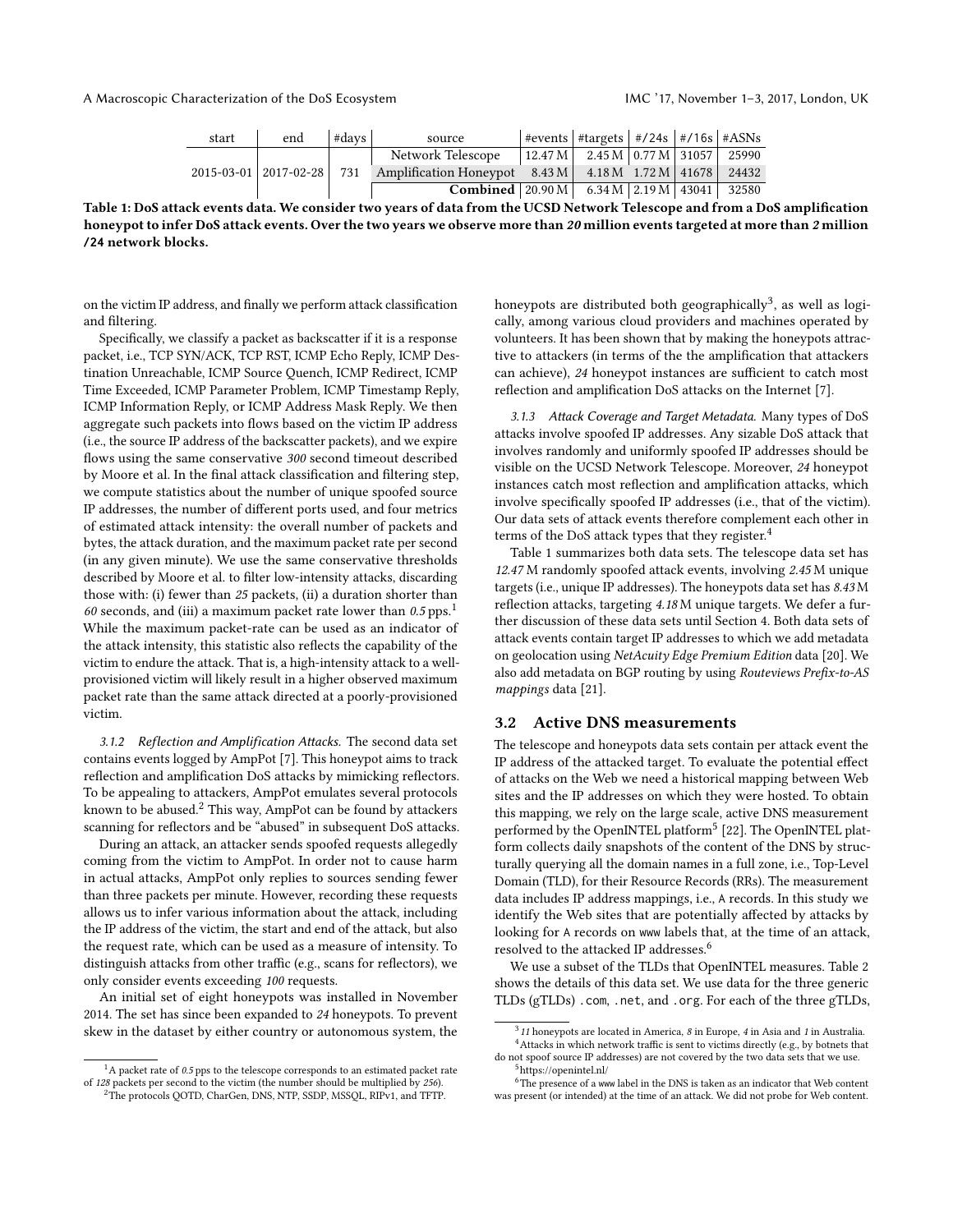we show the total number of Web sites over the two-year period. For example, for .com (the largest TLD), a total of 173.7 million Web sites were seen. The data points column shows the total number of collected data points, examples of which are CNAME and A RRs. The total number of data points is 1.258 trillion. The size column shows the size of the compressed measurement data using Apache Parquet columnar storage [\[23\]](#page-12-23), with a total of 28.4 TiB. The three gTLDs cover roughly 50% of the global domain namespace [\[24\]](#page-12-24). On the last day of the studied, two-year period the three gTLDs account for 153 million active www domain names.

<span id="page-3-2"></span>

| start   | #days | source   |         | #Web sites   #data points | size                     |
|---------|-------|----------|---------|---------------------------|--------------------------|
|         |       | . com    | 173.7 M | 1045.9 G   23.5 TiB       |                          |
| 2015-03 | 731   | .net     | 21.6 M  | 121.0 <sub>G</sub>        | $2.8$ TiB                |
|         |       | .org     | 14.7 M  |                           | $90.7 \text{ G}$ 2.1 TiB |
|         |       | Combined | 210.0 M | 1257.6 G   28.4 TiB       |                          |

Table 2: Active DNS data set. We use two years of DNS data collected by the OpenINTEL platform to infer Web sites and associated IP addresses for the **.com**, **.net**, and **.org** gTLDs. In this data set we fnd 210 M domains that we classify as Web sites (i.e., those with a **www** label).

### <span id="page-3-1"></span>3.3 DDoS Protection Services

We are interested in understanding if DoS attacks prompt Web sites to oursource protection to a DPS. Our data set on DPS providers contains usage information for all Web sites in the three previously mentioned gTLDs. We created this data set by using the methodology that we previously published in [\[5\]](#page-12-4). This methodology relies (also) on OpenINTEL data. The created data set covers the use of ten DPS providers. Nine out of ten are leading commercial providers [\[25\]](#page-12-25). Specifcally, these are Akamai, CenturyLink, CloudFlare, DOSarrest, F5 Networks, Incapsula, Level3, Neustar, and Verisign (as in [\[5\]](#page-12-4)). The tenth is an extension; we added VirtualRoad, a non-commercial provider that protects Web sites run by journalists, activists, and human right workers. By adding Virtual-Road we include in our analysis also attack targets that would not normally outsource protection to commercial DPS. Table [3](#page-3-3) shows the details of the data set in terms of the total number of Web sites that we associate with each of the ten providers, over the two-year period. In Section [6,](#page--1-1) by correlating the DPS use data set with the DoS attack events and the active DNS measurements data sets, we study if (and when) Web sites start outsourcing protection following an attack.

#### <span id="page-3-0"></span>4 ANALYSIS OF ATTACK EVENTS

A third of the Internet is under attack. Together, our data sets of attack events account for 20.90 M attacks, targeting 6.34 M unique IP addresses, over a two-year period (Table [1\)](#page-2-2). We observe a total of 2.19 M unique /24 network blocks that host at least one target, which is about a third of the ∼6.5 M /24 blocks recently estimated to be active on the Internet [\[8,](#page-12-7) [9\]](#page-12-8). For repeated attacks against the same IP address, we see fewer events per target IP in the honeypots data than in the telescope data, which we attribute to more followup in randomly spoofed attacks. Combined numbers for both data

<span id="page-3-3"></span>

| provider         | #Web sites        |
|------------------|-------------------|
| Akamai           | 5.86 M            |
| CenturyLink      | 0.87 <sub>M</sub> |
| CloudFlare       | 4.27 M            |
| <b>DOSarrest</b> | 7.04M             |
| F5               | 3.58 M            |
| Incapsula        | 3.78 M            |
| Level 3          | 0.47 <sub>M</sub> |
| Neustar          | 10.78 M           |
| Verisign         | 4.34 M            |
| VirtualRoad      | < 100             |

VirtualRoad < <sup>100</sup> Table 3: DDoS Protection Service use. For each of the 10 DPS providers that we consider, we identify the Web sites they provide protection services for by using the DNS data from OpenINTEL.

sets also show overlap in targets, which we investigate further in this section.

Around 30 k DoS attacks a day are visible. Figure [1](#page--1-2) shows statistics over time for the two years' worth of attack events. The top graph shows randomly spoofed attacks, i.e., those in the telescope data set. The attacks curve shows the number of events seen on each day, which averages out to about 17.1 k daily. The unique targets curve is noticeably lower than the attacks curve, in each day, highlighting that some targets are hit more than once on the same day by randomly spoofed attacks.

The middle graph of Figure [1](#page--1-2) shows statistics over time for attack events in the honeypots data set. The average number of attacks is about 11.6 k daily. In this case, the unique targets and attacks curves are not as far apart as for randomly spoofed attacks, refecting a lower average number of events per target IP address.

Finally, the bottom graph in the same fgure shows the combination of attack events from both data sets. In total, we observe an average of 28.7 k attacks per day. The curve of unique targets is not the sum of the unique targets seen in each data set individually. This is because some targets are hit by both randomly spoofed and refection DoS attacks on the same day, which we investigate in more depth at the end of this section.

The combined events as well as the individual time series reveal spikes and plateaus in terms of the number of attack events. We evaluate outliers in Section [5,](#page--1-0) where we study the potential efect of (intense) attack events on the Web. A takeaway from these results is that each day we see attacks on tens of thousands of unique target IP addresses, spread over thousands of autonomous systems, as shown by the targeted ASNs curves.

By-country target ranking follows Internet space usage patterns, with some notable exceptions. We rank the most-commonly targeted countries, based on the geolocation metadata of target IP addresses. Table [4a](#page--1-3) shows that more than one fourth of randomly spoofed attack targets geolocate to the United States, with 25.56% (or 625 k) of all unique IP addresses. China follows second, with 10.47% of targets. These two countries also rank frst and second for refection attacks in Table [4b,](#page--1-3) respectively with 29.5% and 9.96% of 4.18 M unique target IP addresses. In general, we fnd that the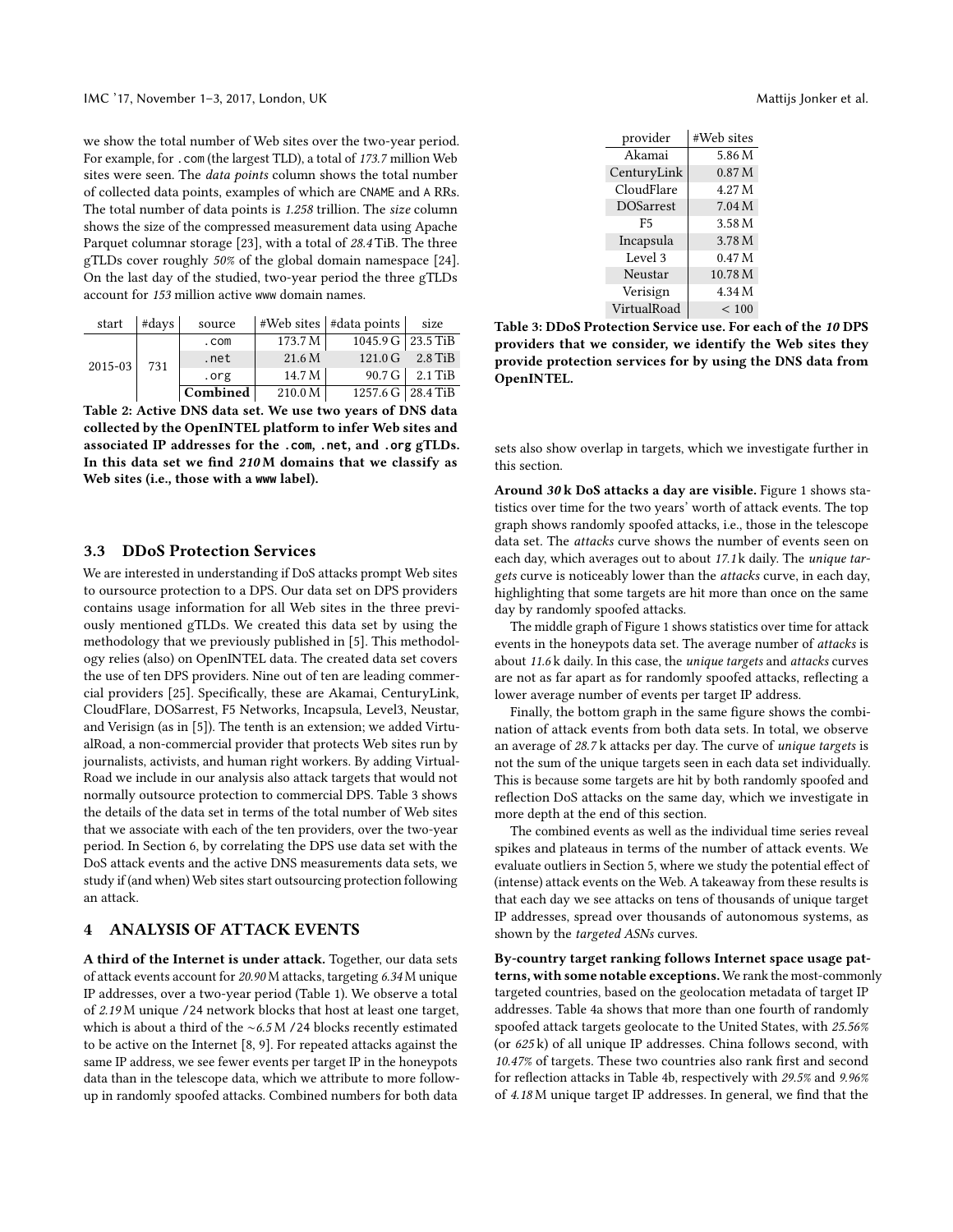A Macroscopic Characterization of the DoS Ecosystem IMC '17, November 1–3, 2017, London, UK



Figure 1: The number of attacks over time (black lines), and the number of IP addresses (grey lines), **/16** network blocks (blue lines), and ASNs (orange lines) targeted over time for: randomly-spoofed DoS attacks observed in the telescope data set (top graph), attack events in the honeypots data set (middle graph), and the union of these two data sets (bottom graph). Note that the combined data is not simply the sum of the top two graphs: in some cases we observe targets attacked by both randomly-spoofed, and reflected DoS attacks, on the same day.

two rankings are largely consistent and mostly refect available statistics of Internet address space utilization (e.g., routed space or estimated used space [\[26\]](#page-12-26)). However, there are some notable exceptions. While in recent estimates Japan ranks third (6.22% and 6.33% of space announced on BGP or inferred as actively used, respectively [\[27\]](#page-13-1)), in the telescope and honeypots data sets it ranks 25th and 14th, respectively. Russia and France, are instead examples of countries that in these attack datasets rank higher than in estimates of Internet space usage. In the case of France, we found out that this shift is mostly due to attacks to OVH, a large hoster that was heavily attacked in 2016 [\[1\]](#page-12-0).

TCP is the preferred protocol in randomly spoofed attacks. The distribution of IP protocols in the attack events in the telescope data set provides an overview of the fooding approach used. Table [5](#page--1-4) shows that the majority of these attacks involve TCP (79.4%), while UDP and ICMP follow at 15.9% and 4.5%, respectively. ICMP in this distribution denotes ICMP attack traffic (e.g., a ping flood, which leads to echo reply backscatter). In case an ICMP unreachable message reaches the telescope, we register the protocol of the quoted packet, e.g., UDP for a UDP packet that could not reach its destination. Other protocols (e.g., IGMP) account for 0.2% of attack events.

| country | #targets      | %      | country   | #targets     | %      |
|---------|---------------|--------|-----------|--------------|--------|
| US      | 625k          | 25.56% | US        | 1232 k       | 29.50% |
| China   | 256k          | 10.47% | China     | 416k         | 9.96%  |
| Russia  | 140k          | 5.72%  | France    | 323k         | 7.73%  |
| France  | 126k          | 5.14%  | <b>GB</b> | 266k         | 6.37%  |
| Germany | 103k          | 4.20%  | Germany   | 216k         | 5.18%  |
| Other   | 1200k         | 48.91% | Other     | 1727k        | 41.26% |
|         | (a) Telescope |        |           | (b) Honeypot |        |

Table 4: The targeted IP addresses and percentage of all observed attacks per-country (based on the NetAcuity Edge IP geolocation database). While this ranking mostly follows Internet space usage patterns, we fnd some notable exceptions, e.g., while Japan ranks 3rd in recent address space usage estimates, it ranks 25th and 14th in the telescope and honeypots data respectively. On the other hand, Russia and France rank higher in terms of attacks compared to address space usage.

| IP protocol $\parallel$ TCP $\parallel$ UDP $\parallel$ ICMP $\parallel$ Other |  |  |
|--------------------------------------------------------------------------------|--|--|
| events (%)   79.4%   15.9%   $4.5\%$   0.2%                                    |  |  |

Table 5: IP protocol distribution. The percentage of all attacks per IP protocol as observed in the telescope data.

| type              | #events           | Z      |
|-------------------|-------------------|--------|
| <b>NTP</b>        | 3.38 M            | 40.08% |
| <b>DNS</b>        | 2.21M             | 26.17% |
| CharGen           | 1.89 M            | 22.37% |
| <b>SSDP</b>       | 0.71M             | 8.38%  |
| RIP <sub>v1</sub> | 0.23 <sub>M</sub> | 2.27%  |
| Other             | 0.01 <sub>M</sub> | 0.73%  |

Table 6: Refection protocol distribution. Number of attacks (and percentage of all attacks) per refection protocol as observed in the honeypots data.

NTP is the preferred reflector protocol in reflection and amplifcation attacks. The honeypots data set does not suggest which specifc service was targeted by refection attacks. Instead, we observe which amplifcation vector (i.e., refector protocol) was used by the attacker. Table [6](#page--1-5) shows a distribution of the protocols chosen by attackers. NTP leads with 3.38 M attack events, accounting for 40.08% of the 8.43 M refection attacks seen over two years (Table [1\)](#page-2-2). The second and third placed, DNS and CharGen, account for 26.17% and 22.37%, respectively. Examples of protocols following SSDP and RIPv1 in terms of occurrence are MS SQL and TFTP.

NTP is also the most-used protocol for refection according to various vendor reports. While we fnd similarities between our results and vendor reports, we also fnd diferences. As vendor reports are based on customer-specifc data and oftentimes do not state the scientifc method used, we do not delve into these similarities and diferences further.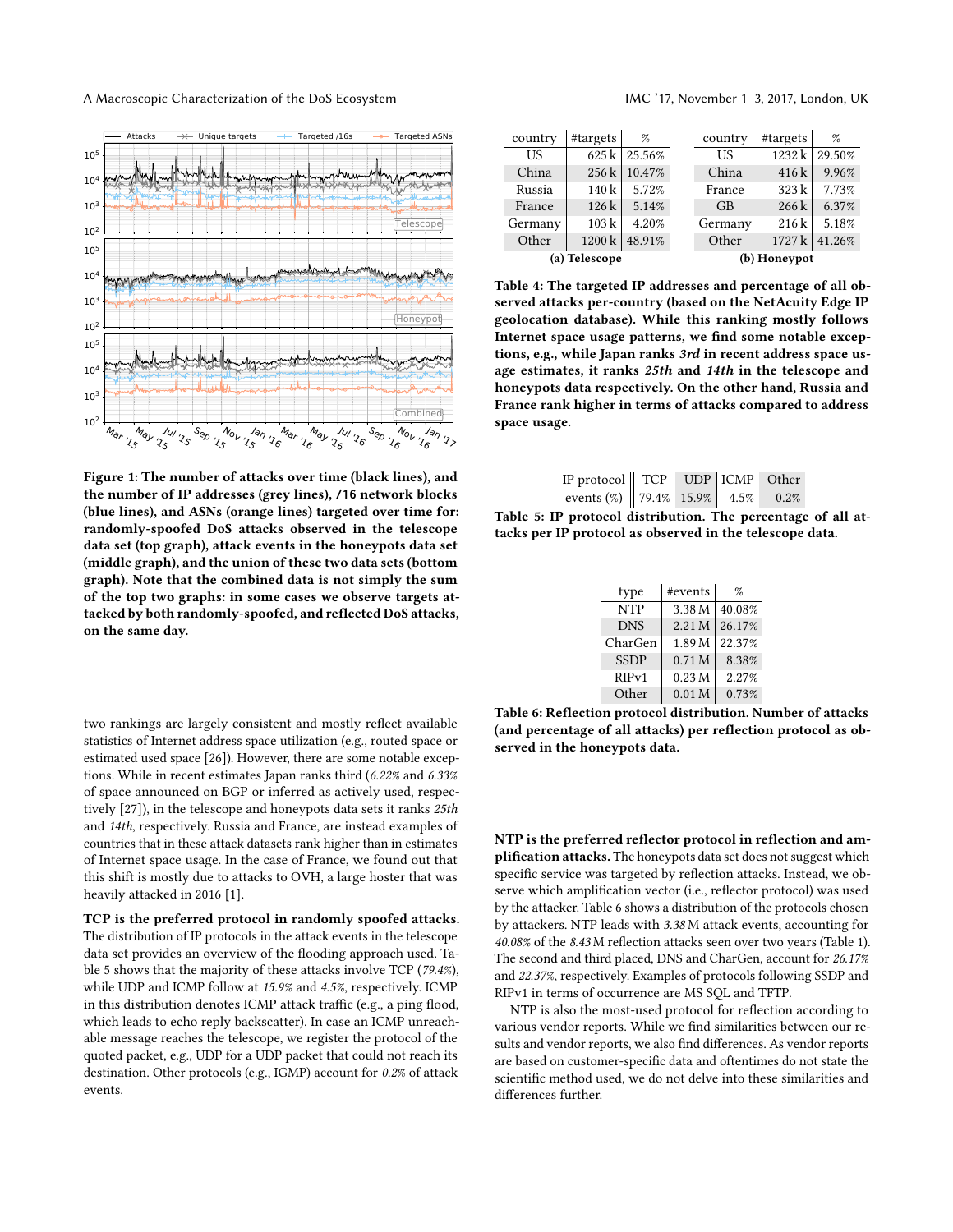

Figure 2: Duration of attacks. The distributions of duration in the telescope (top graph) and honeypots (bottom graph) data sets.

Randomly spoofed attacks tend to last longer. 10% last more than an hour and a half. Each target is attacked a certain amount of time. Attacks typically last minutes up to hours. Figure [2](#page--1-2) shows the distributions of the attack duration in our data sets. The top and bottom graphs refer to randomly spoofed and refection attacks, respectively. About 40% of randomly spoofed attacks last fve minutes or shorter. Attacks in the telescope data set last at least one minute due to the minimum duration threshold that we outlined in Section [3.1.1.](#page-1-2) We fnd that roughly the top 10% of randomly spoofed attacks last 1.5 hours or longer. While attacks in the telescope data set can last longer than a day, these cases are rather scarce (∼0.2%). The mean duration is 48 minutes and the median is 454 seconds.

For attack events in the honeypots data set we fnd that 50% of attacks last 255 seconds or shorter. The top 10% of attacks last 40 minutes or longer, and roughly 6% of attacks last an hour or longer. The mean attack duration is 18 minutes and the median duration is 255 seconds. We note that because of how the honeypots operate, they cap attack event durations at 24 hours. As only ∼0.02% of attacks last 24 hours we don't expect this cap to signifcantly afect the results.

More than a thousand attacks of medium to maximum intensity occur on a daily basis. The attack data sets contain intensity attributes, which we use to analyze the strength of attacks. For randomly spoofed attacks we see the maximum number of packets per second reaching the telescope during the attack. This rate can range from tens to tens of millions of packets per second. To infer an estimate of the packet rate reaching the victim, assuming the attack is using uniformly random spoofng, the rate should still be multiplied by 256 (Section [3.1.1\)](#page-1-2). For refection attacks we observe the average number of requests made to the reflector per second. This number can range from below one to hundreds of thousands. The reason for the comparative diference in the higher ranges is because refection attacks are amplifed, and need fewer packets to reach large traffic volumes.

We use these attributes to estimate the intensity distributions over attacks. Figure [3](#page--1-6) shows the results for attack events in the telescope data set. A steep curve shows that about 70% of attacks

generate only about two backscatter packets per second (max) reaching the telescope, which translates to an estimated attack rate of 512 packets per second to the victim. For about 17% of the attacks, the telescope observes more than 10 packets per second (an estimated attack rate of 2560 packets per second to the victim). The mean and median values are 107 and 1, respectively.



Figure 3: The intensity distribution for attack events in the telescope data set. The number of packets per second (max) should be multiplied by 256 to estimate the the packet rate reaching the victim.

As a honeypot is part of a larger group of amplifers used during an attack, the attack intensity depends on the total number of amplifers involved. While it is unclear how many other amplifers are involved in each attack, our best guess is that the total number of amplifers will not vary signifcantly among attacks using the same amplifcation vector. Therefore, in Figure [4](#page--1-7) we show the intensity distribution separately per protocol for the honeypots data set. We show the overall distribution for all attack events, as well as separate curves for the top five used reflector protocols.<sup>7</sup> For most protocols, about 70-90% of attacks see a gradual increase in the number of requests per second, starting as low as below one on average, to a couple thousand. The number of requests involved clearly varies per protocol. Taking NTP as an example, roughly the frst 90% of attacks see up to 2000 packets per second, whereas the top intensities involve tens to hundreds of thousands of packets per second. These distributions are also diferent compared to the telescope data, which we attribute to the diferent nature of attack events. The overall mean and median values are 413 and 77 requests per second, respectively.



Figure 4: The intensity distribution for attack events in the honeypots data set. We show the distribution for the top fve reflector protocols used, as well as the overall distribution.

<sup>&</sup>lt;sup>7</sup>Note that these five reflector types are involved in all but  $10 \text{ k}$  attack events, as shown in Table [6.](#page--1-5)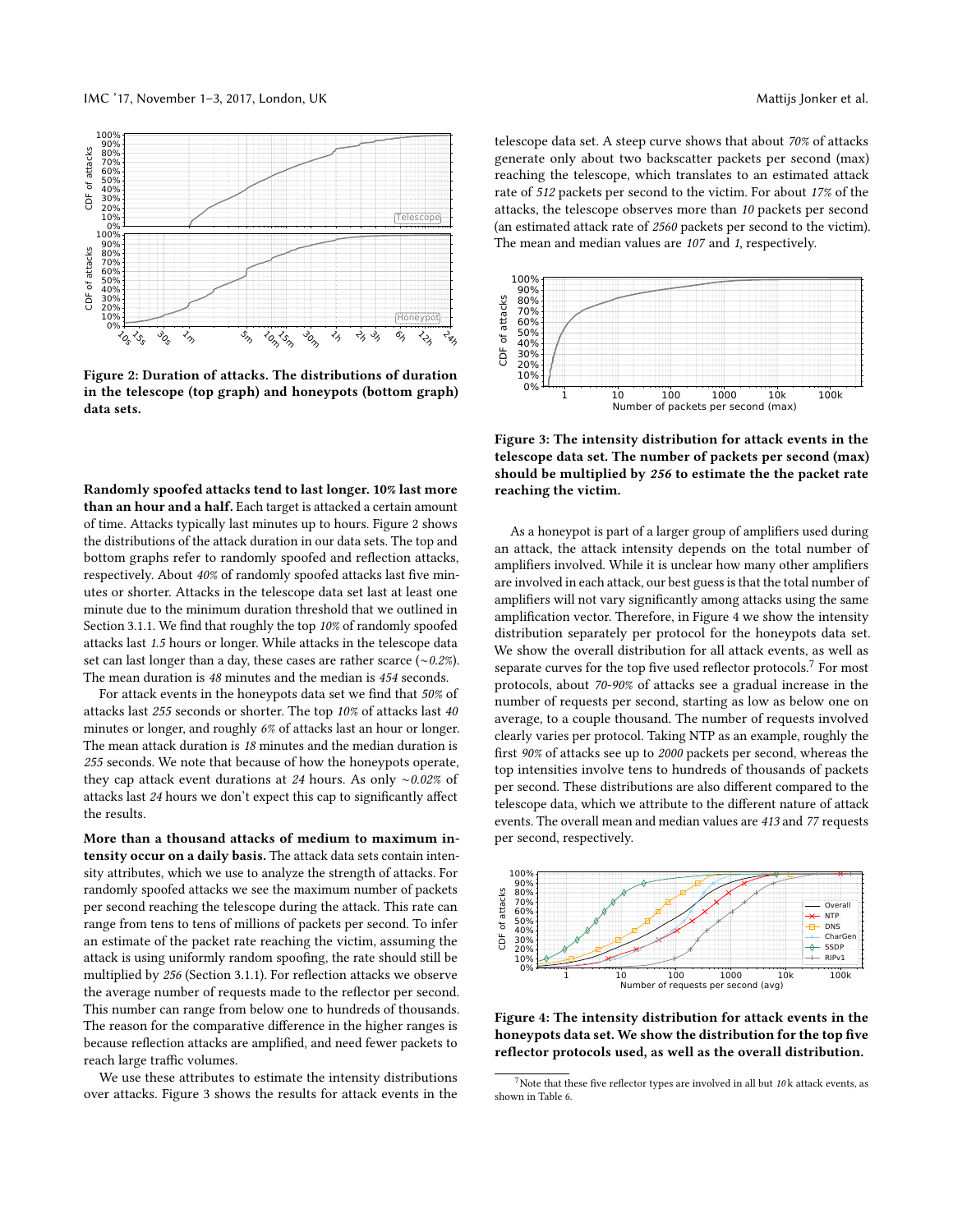

Figure 5: High-intensity attack events over time. The number of attacks with a medium or higher intensity, per day, for the telescope and honeypots data sets combined.

| type        | #events        | 07 |
|-------------|----------------|----|
| single-port | 7.56 M   60.6% |    |
| multi-port  | 4.91 M 39.4%   |    |

Table 7: Number of target ports distribution. Number of attacks (and percentage of all attacks) per target port cardinality in the telescope data.

Figure [5](#page--1-2) shows attack events that have a medium intensity or higher, over time, for both data sets combined. We consider an attack event to be of medium intensity or higher if its intensity is at least the mean of all intensities in the corresponding data set. On average, daily, we observe 1.4 k attacks within this intensity range, compared to the overall average of 28.7 k attacks per day (Figure [1\)](#page--1-2). We study one of the peaks visible in the curve in Section [5.](#page--1-0)

Web, gaming, and MySQL ports are the most attacked in randomly spoofed attacks. Randomly spoofed traffic sent to flood a victim can target one or multiple ports. One reason to target a single port is because the attacker wants to take down a specifc networked daemon. Another reason is because the port is known (or assumed) not to be fltered by a frewall. Table [7](#page--1-8) shows, for the 12.47 M attack events of this type, the number of events that targeted strictly one port (60.6%), as well as those that involved multiple ports  $(39.4\%)$ .<sup>8</sup>

We map the ports of attacks that target only a single port to applications, i.e., services, on the basis of both IANA port assignments, as well as commonly used port numbers. Table [8](#page--1-3) shows the results of this mapping for TCP and UDP. We show in Figure [8](#page--1-3) per protocol the top fve potentially targeted services, along with their share of the distribution within that respective protocol.<sup>9</sup>

Table [8a](#page--1-3) shows the results for TCP. HTTP ranks frst with 2.83 M attack events, which account for 48.68% of 5.81 M single target port attacks on TCP. HTTPS ranks second with 20.68%. The third place goes to MySQL (3306/TCP), with a share of 1.12%, which is signifcantly lower than HTTP(S). For UDP, in Table [8b,](#page--1-3) the mostattacked port is associated with various on-line multiplayer games

| type            | #events           | %      |  | type  | #events           | %      |
|-----------------|-------------------|--------|--|-------|-------------------|--------|
| <b>HTTP</b>     | 2.83M             | 48.68% |  | 27015 | 225.4k            | 18.54% |
| <b>HTTPS</b>    | 1.20 <sub>M</sub> | 20.68% |  | 37547 | 24.8k             | 2.04%  |
| MySQL           | 0.06 <sub>M</sub> | 1.12%  |  | 32124 | 17.1 <sub>k</sub> | 1.41%  |
| <b>DNS</b>      | 0.06 M            | 1.07%  |  | 28183 | 16.9k             | 1.39%  |
| <b>VPN PPTP</b> | 0.06 <sub>M</sub> | 0.99%  |  | MySQL | 15.8k             | 1.30%  |
| Other           | 1.60 <sub>M</sub> | 27.46% |  | Other | 916k              | 75.32% |
| (a) TCP         |                   |        |  |       | $(b)$ UDP         |        |

Table 8: The distribution of target ports in the telescope data set. We show the top fve potentially targeted services – based on IANA port assignments – for randomly spoofed attacks to a single port using TCP (left) and UDP (right).

and the Steam platform.<sup>10</sup> About 75% of the UDP attack events target ports that do not rank among the top fve, which is because these attacks are spread out over the roughly  $65$  k remaining ports.<sup>11</sup>

There are two important takeaways from these results. First, while attacks associated with on-line gaming are most apparent for UDP, most other attack events for UDP are spread out over the full port range. Second, more than two thirds of all attack events over TCP potentially target Web infrastructure (69.36%).

Randomly spoofed attacks against Web ports are more intense. Given the prominent presence of Web ports (i.e., 80 & 443) in the telescope data set we evaluate the mean and median intensity of attacks that potentially target Web ports. We fnd that the mean (maximum per attack) rate observed at the telescope is 226 packets per second – corresponding to an estimate of almost  $60 \text{ k packets}$ per second. This is a change upward from 107 for all randomly spoofed attacks (the median remains the same). We also compared the duration statistics with their overall counterparts and fnd that the mean drops to 10 minutes (down from 48) and the median drops to 240 seconds (down from 454). We thus fnd that attack events that involve Web ports are more intense than the overall, while lasting shorter. These attacks might have an adverse efect on Web sites (Section [5\)](#page--1-0) and trigger outsourcing protection to a DPS (Section [6\)](#page--1-1).

Randomly spoofed and refection and amplifcation attacks are sometimes used jointly against the same target. Finally, we study cases in which targeted IP addresses show up in both the telescope and the honeypots data sets. That is, the targets are hit by randomly spoofed attacks as well as refection attacks over time. The telescope and honeypots data sets have 282 k unique target IP addresses in common (Table [1\)](#page-2-2). Out of 282 k targets, 137 k were hit simultaneously by joint attacks, i.e., attacks that overlap in time. An example of a joint attack is a SYN flood combined with an NTP refection attack. The vast majority (77.1%) of randomly spoofed attacks co-participating in attacking a victim involve a single port in the telescope data set: we see an increase from 60.6% (Table [7\)](#page--1-8), suggesting that joint attacks are more likely to target a specifc service. The target port distribution of randomly spoofed attacks jointly involved with refection attacks has more attacks to 27015/UDP (53% up from 18.54%), which suggests that joint attacks

 ${}^{8}$  For the honeypots data we do not make a port number distinction, because we do not keep track of the typically ephemeral target port in the reflected packet.

<sup>&</sup>lt;sup>9</sup>We say "potentially" because we do not know if the service was listening at the time of the attack. Moreover, port might have been chosen by an attacker merely to penetrate a frewall to perform a service agnostic attack.

<sup>10</sup>http://steampowered.com/

<sup>&</sup>lt;sup>11</sup>A few examples of services over UDP that follow the fifth placed MySQL are NTP (123/UDP) and NetBIOS (138/UDP).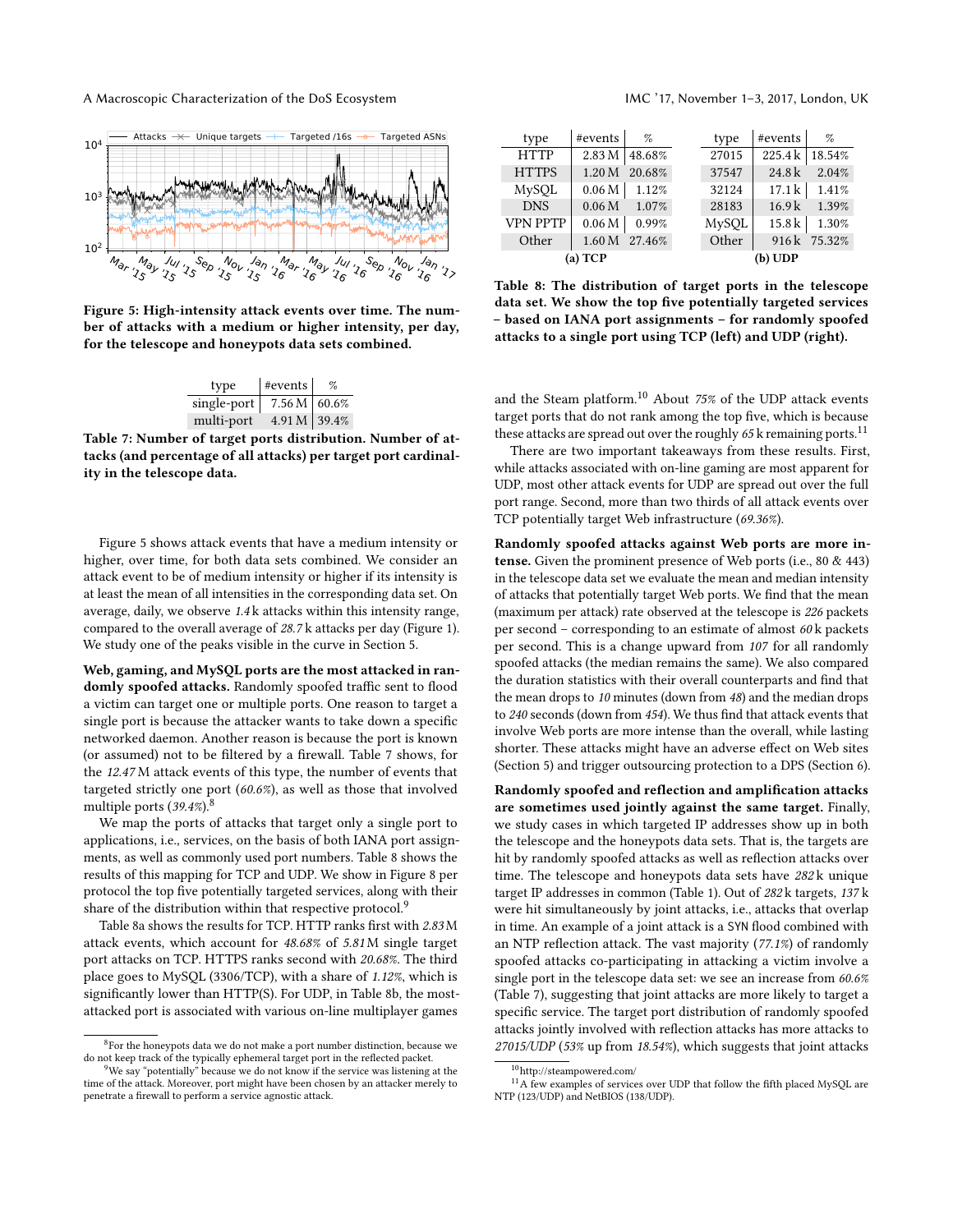might be used to gain an edge in on-line gaming. For TCP, an increase in HTTP from 48.68% to 50.23% is seen. While the latter is a subtle change, it could indicate that serious attackers, i.e., those who launch both randomly spoofed and refection attacks, target Web services more often.

The distribution of IP protocols in randomly spoofed joint attacks is similar to that of all randomly spoofed attacks and shifts only by tens of percents. For refection attacks co-participating in attacking a victim, we fnd that CharGen's use drops by half, to 11.5%, while the other four protocols in the top fve gain. NTP gains most with an increase to 47.0%.

The autonomous system most-commonly targeted by joint attacks is AS12276 (OVH), with 12.3% of 137 k unique joint attack targets. China Telecom is placed second with 5.4%. China Unicom's AS4837 is third (3.1%). When considering joint attacks, the percountry distribution does not difer signifcantly from those for single attacks.

The frst-most and second-most countries to which joint targets geolocate are the US and China, with 24.4% and 20.4%, respectively. France comes third (9.5%) and Germany fourth (6.5%). These four countries are also in both top fves in Table [4a](#page--1-3) and Table [4b,](#page--1-3) and in the same order. Russia, which was not in the top fve for refection attacks, is ffth placed for joint attacks (4.1%).

## 5 THE EFFECT OF ATTACKS ON THE WEB

In this section we evaluate the potential efect of attack events on the Web. We consider the subset of attack events that target IP addresses for which we can determine Web site associations, using the active DNS measurement data set described in Section [3.](#page-1-1)

While analyzing Web site associations we may fnd that multiple Web sites share an attacked IP address. As a consequence, an attack on a single IP can potentially afect millions of Web sites simultaneously. These cases occur when an IP address is used by a larger party, such as a hoster. In case of multiple associations, a single Web site as well as the hoster as a whole may have been the intended target of the attack. Regardless, all Web sites that share that IP address can potentially be afected. We identify large parties by looking at routing information for the attacked IP address, by looking at a common name server in the NS record, or a common CNAME through which Web sites expand to the shared IP address. To elaborate the last point: in some cases a CNAME record in the DNS can reveal more about a Web site than the Web site's IP address. For example, some hosters rely on Amazon AWS, which means that IP routing information points to Amazon and not to the hoster. A customer-specifc CNAME that all Web sites share might still reveal the hoster.

Many target IP addresses belong to large hosters, with each mapping up to millions of Web sites. We fnd Web site associations on 572 k of the 6.34 M unique target IP addresses in the attack events. This means that of uniquely targeted IP addresses, at least 9% host one or more Web sites. Figure [6](#page--1-3) shows the number of Web sites afected by attack events. Each bar, i.e., bin, represents a "co-hosting" group, which indicates how many Web sites were associated with a targeted IP address at the time of an attack. The magnitude of each group is the number of target IP addresses



Figure 6: Web site associations with IP addresses targeted by attacks. Each bar indicates the number of unique target IP addresses  $(y \text{ axis})$  associated with a number of Web sites within a given bin  $(x \text{ axis})$ .

within the group.<sup>12</sup> More than a third of these IP addresses ( $\sim$ 211k) were associated with a single Web site at the time of an attack, whereas, at the other end of the distribution, 169 targets hosted 1M to 3.6 M Web sites potentially afected by the attack event (3.6 M is the maximum in the right-most group in the graph).<sup>13</sup>

The active DNS data set used in this work covers only com, net, and org Web sites. Our estimate of Web sites per target IP is therefore a lower bound. An IP address in the  $n=1$  "co-hosting" group might be associated with a Web site in another TLD (e.g., www.example.tk). This would knock the target IP out of the group in question, and thus afect the distribution. To analyze this efect we considered com, net, and org individually. The shape of Figure [6](#page--1-3) is similar for the three individual distributions, which suggests that the distribution among "co-hosting" groups would not drastically change even if we considered more TLDs.

Isolating Web targets reveals an even more pronounced majority of TCP-based randomly spoofed attacks and NTP-based reflection attacks. Randomly spoofed attacks against IP addresses that host Web sites primarily make use of TCP. Specifcally, 93.4% of attack events, up from 79.4% for all attacks (Section [4\)](#page-3-0). Moreover, attacks on targets that host Web sites mostly also target Web infrastructure ports: 87.60%, up from 69.36% for all attacks. We fnd that NTP is the most commonly used refector type on such targets: 54.69%, up from 40.08%.

Over two years, 64% of inferred (.com, .net, .org) Web sites were hosted on IP addresses targeted by attacks. On average, 3% of Web sites were involved daily. Figure [7](#page--1-2) shows, for every day in our two-year observation period, the total number of Web sites associated with attacked target IP adresses on that day. The top graph is for all attack events, and the bottom one is for attack events with a medium to high intensity. In each graph, the grey curve shows the number of Web sites (potentially) afected, in millions, whereas the black curve shows the (smoothed) percentage

 $12$ Each IP address can contribute once to a "co-hosting" group in this visualization.  $13$ This maximum is found on a target IP that is routed by DOSarrest, one of the DPS providers considered in this work. Google and Amazon are other examples with (various) IP addresses in this group.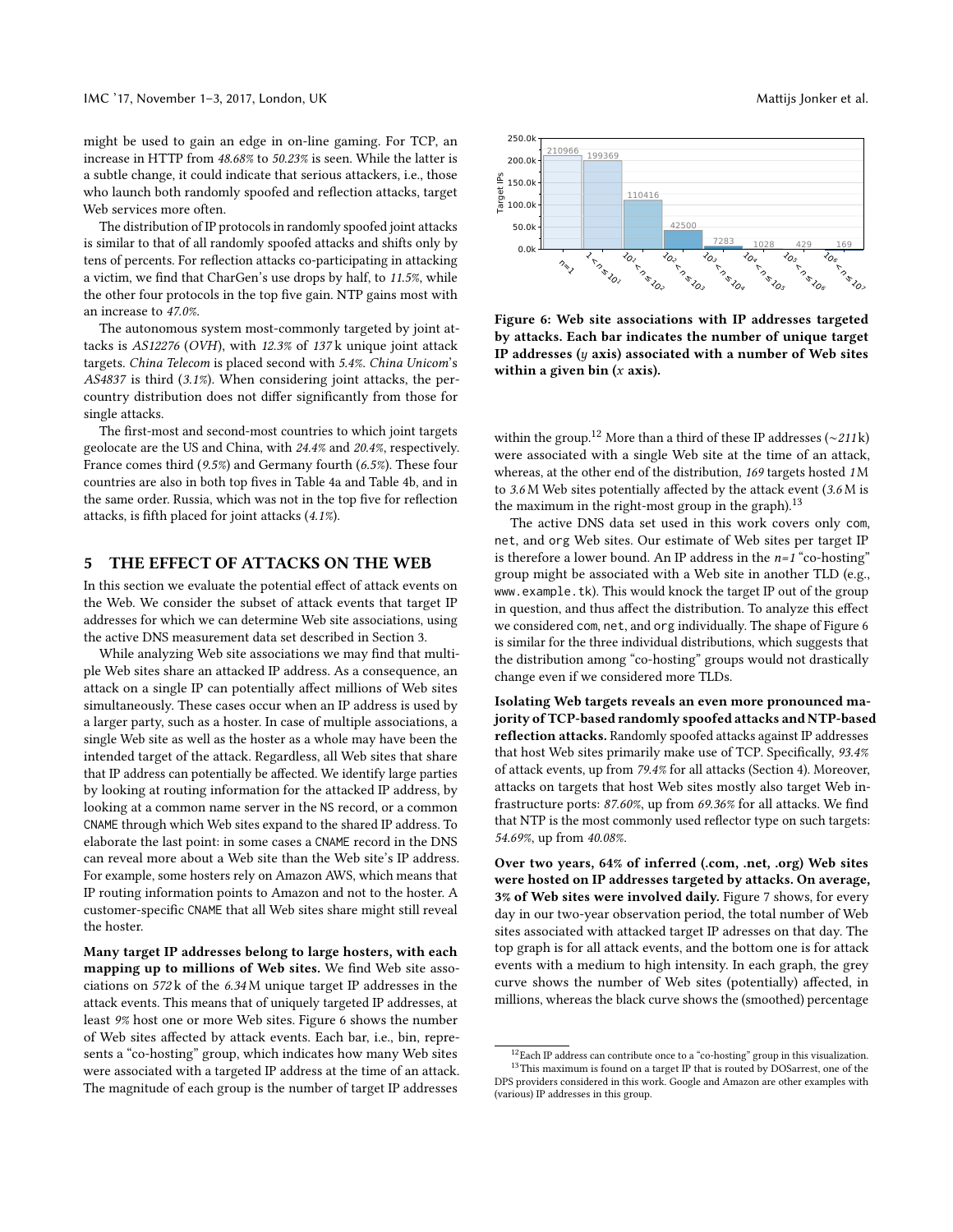

Figure 7: Web site associations with attacked targets over time. The number of Web sites on attacked IP addresses for all attacks (top graph) and medium to high intensity attacks (bottom graph). The left  $y$  axis shows the number of Web sites and the right  $y$  axis shows the percentage of all Web sites in the measured namespace.

that the involved Web sites make up of all Web sites in the measured namespace (right  $y$  axis).<sup>14</sup>

We link almost 134 M unique Web sites to all attack events observed over the two-year period. The average number of Web sites is just under 4 M per day, which translates to about 3% of all Web sites in the measured namespace.<sup>15</sup> For attacks of medium intensity of higher, the average is 1.7 M daily (1.3%).<sup>16</sup> The fraction of Web sites that are potentially afected daily is considerable, which does not come as a surprise given the large number of ASNs and /24 prefxes that we see attacked daily (Section [4\)](#page-3-0).

Investigating attacks to large hosters. In the number of afected Web sites, various peaks are discernible, the largest of which involves 11.82% of all Web sites. We evaluate this peak, along with three others, as examples of the potential effect of attacks on the Web.

The first peak (cf.  $(1)$  in Figure [7\)](#page--1-2) on March 12, 2015 involves attacks that associate with a little over 15 million Web sites, which is 11.82% of all Web sites. We identifed several third-parties that ofer hosting as large targets on this day. A signifcant number of Web sites are hosted by GoDaddy, through a set of about twenty targeted IP addresses, all routed to their AS. A large part is associated with WordPress, primarily through two consecutive IP addresses that belong to Automaticc Inc., the company behind WordPress. Another IP address routes to the security infrastructure of CenturyLink, one of the DPS providers considered in this work, which shows that the attack was probably mitigated. Many of the target addresses appear as joint attacks in the honeypot and the telescope data sets, with low to medium intensities.

The second peak (cf.  $(2)$ ) on October 10, 2015, involves 11.7 million Web sites. Among the targets we fnd several large hosters such as Squarespace and OVH. Another prominent target is a domain names reseller that is hosted in Amazon AWS.<sup>17</sup> The third peak we investigate, occurs on November 4, 2016 (cf.  $(3)$ ). It involves a little over 13 M Web sites. About 10 M of these Web sites are hit by an attack of high intensity, as can be seen in the bottom graph. This number is largely made up by GoDaddy-hosted Web sites. A signifcant number is also associated with Wix.com, a Web site development platform.<sup>18</sup> Squarespace is among the targets. The final example (cf.  $(4)$ ) is for February 25, 2017. This peak involves 14.1 million Web sites, hosted by various companies, such as Go-Daddy, OVH, Network Solutions, and a variety of hosting companies that are subsidiaries of the Endurance International Group (EIG).

Overall, the three most frequently attacked larger parties that we identify over the two-year period are, in order,  $GoDaddy$ ,  $Google$ Cloud, and Wix. Other names include Squarespace, Gandi, and OVH.

While our focus in this section is on attacks that affect Web sites, during our analysis we encountered several IP addresses that can be linked to the mail infrastructure of a large number of domain names. It is not www labels that map to these IP addresses, but rather the mail exchanger records (MX) of domain names. For example, we fnd that GoDaddy's e-mail servers, which are used by tens of millions of domain names, are frequently targeted by DoS attacks. In future work, we plan to investigate the impact of DoS attacks on mail infrastructure and for this purpose we recently instrumented our measurement infrastructure to query for more DNS RRs on the names found in MX records.

### 6 ATTACK EFFECTS ON DPS MIGRATION

In this section we study whether attacks on Web sites have an efect on migration to a protection service, and to which extent. Web site owners who maintain their own hosting, as well as hosting companies that provide hosting infrastructure on a larger scale, may start outsourcing protection to a DPS after being targeted by a DoS attack. Our data set on DPSs allows us to identify, for all the Web sites we infer in com, net, and org, the day of migration to any of the ten providers we consider in this work (within the two year period of analysis). By combining this information with our data sets of attack events, we analyze if, and when, Web sites migrated to a DPS, following one or more attacks.

We defne a classifcation taxonomy for Web sites according to the tree in Figure [8.](#page--1-2) The root of the tree represents the overall set of domains (over our two year observation period) that we infer to be Web sites (210 M). We then split this set into two: those for which we observed attacks (134 M), and those for which we did not (76 M). We find that the majority of Web sites (64%) were observed to be on attacked IP addresses over the course of two years. Then, for both of these categories (attack observed and no attack observed), we identify those Web sites that either already use a DPS (preexisting customers) – either from the beginning of our data set, or the frst time they are found in the DNS – and those that do not (non-preexisting customers). We fnd a much higher percentage of preexisting customers in domains for which we observed attacks (24.9 M, 18.6%) than for those where

 $^{14}{\rm For}$  smoothing we interpolate a cubic spline between the median number of affected Web sites per month.  $15$ Multi-day attacks, i.e., those that cross day boundaries, count only towards the

day on which the attack was started.<br><sup>16</sup>Recall from Section [4](#page-3-0) that an attack is considered to be of medium intensity if its

intensity is the mean of all intensities in its attack events data set.

 $^{17}{\rm This}$  company has its own AWS CNAME, which allowed us to identify it even though the IP belongs to AWS.

 $18$ Wix hosts in AWS, but uses Incapsula for DDoS mitigation, which is something we previously outlined in [\[5\]](#page-12-4).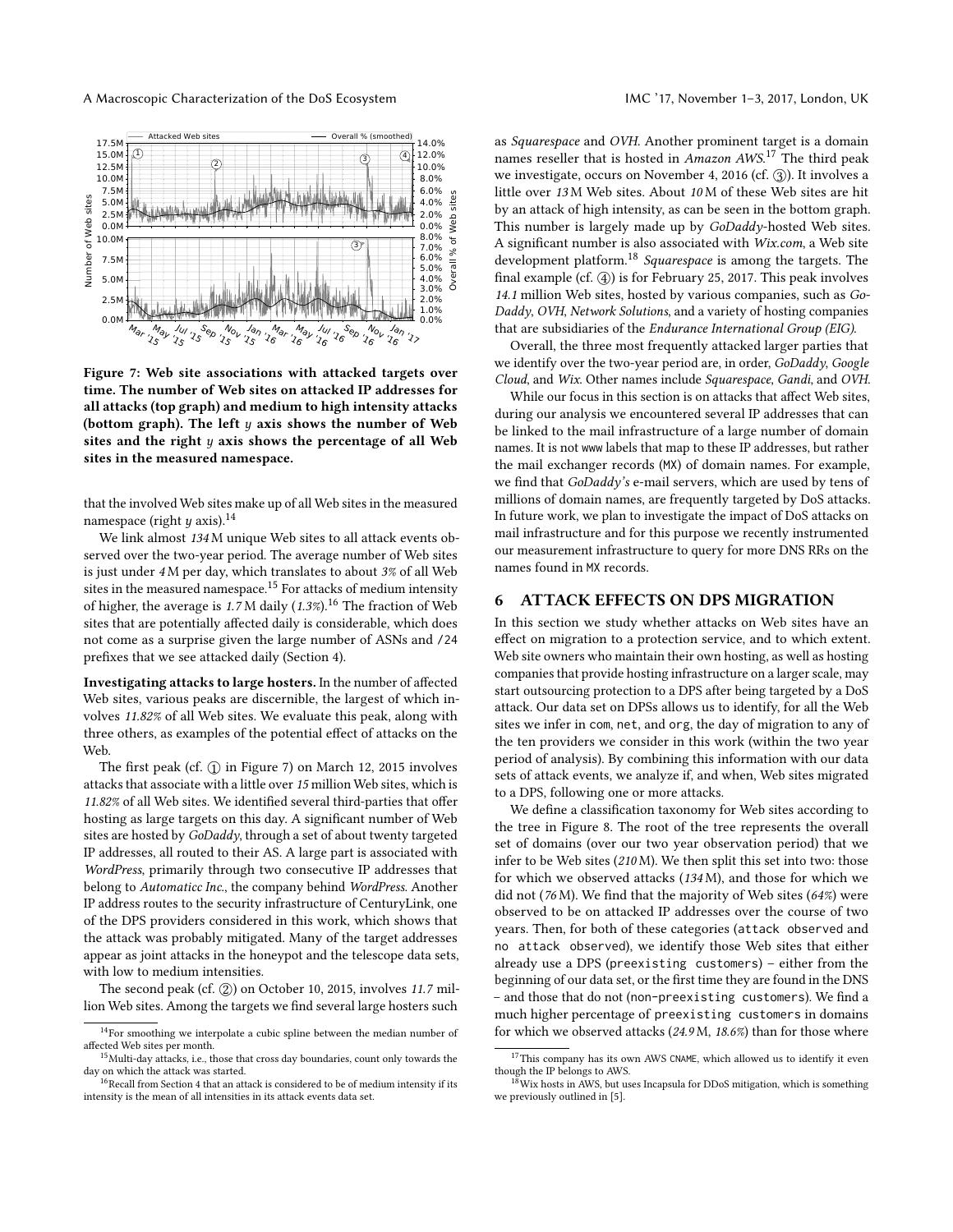IMC '17, November 1–3, 2017, London, UK and the state of the state of the state of the Mattijs Jonker et al.



Figure 8: Web site taxonomy. Nodes are annotated with the estimated number of web sites in each category (and the percentage of the parent category population). The root of the tree represents the overall set of domains (over the two years we study) that we infer to be Web sites (i.e., those with a **www** label). We find that of these 210 M Web sites, 64% were hosted on attacked IP addresses (at the time of an attack) at least once during our two year observation period.

we did not observe attacks (0.67 M, 0.89%), suggesting that Web sites we observe to be attacked during our two year observation period may have been previously attacked. Finally, the bottom level of the tree identifes those Web sites that were non-preexisting customers, but either did migrate (migrating) or did not migrate (non-migrating) to using a DPS. In the case of attack observed Web sites, we consider a Web site to be migrating if it is found in the DPS data set after we observed it being under attack. For no attack observed Web sites, we consider it to be migrating if it is found in the DPS data set after it is first seen in the DNS. While we do fnd a slightly higher percentage of Web sites migrate after an attack (4.7 M, 4.31%) compared to those that migrate even when no attack is observed (2.5 M, 3.32%), it should be noted that since we do not observe all attacks, the no attack observed migrations may still have been infuenced by an attack. We also fnd the percentage of Web sites that either already used a DPS, or during our study migrated to using a DPS, to be much larger for those Web sites that were attacked (22.1%) compared to those for which we did not observe an attack (4.2%).

While our list of 10 protection services is not exhaustive – AWS (Amazon) and GHS (Google) actually offer DoS protection that we cannot infer and, therefore, the many Web sites they host count towards non-migrating in our classifcation – we take this into account in the following analysis and further discuss this limitation in Section [8.](#page-11-1) Additionally, because our attack events and DPS datasets cover the same time range, it is possible that we incorrectly classify attacks that occur close to the beginning and/or end of our observation period. More specifcally, attacks that overlap the beginning of our DPS data set may have already prompted migration, thus resulting in an incorrect preexisting customer classifcation; similarly, attacks starting near the end may result in migration after our observation period, thus causing in an incorrect non-migrating classifcation. By shortening the observation period of the attacks data by one month on either end and repeating our analyses, we verifed that these potential misclassifcations have a negligible effect on the overall Web site class distribution.

We manually checked a small sample of Web sites to gain insight into the types of Web sites that are among various combinations of hosting size groups and customer classes.19 We sampled from the smallest (i.e.,  $n = 1$ ), as well as the largest (i.e.,  $n \ge 10^6$ ) hosting groups, and for each of the three DPS customer classes (i.e., the leaves of the attacked subtree in Figure [8\)](#page--1-2). For the largest hosting group, among those that migrate to a DPS after an attack, we fnd many Web sites that can be traced to the Wix Web site development platform (also mentioned in Section [5\)](#page--1-0). The Web sites we visited have either personal or business content. Among non-migrating within the largest hosting group, we fnd a lot of landing pages that can be traced to a domain reseller that uses AWS for hosting, as well as personal and business Web sites hosted in Google Cloud. Among the preexisting customers we fnd both personal pages and commercial Web sites such as a Web shop. For the smallest hosting group, we fnd among migrating and preexisting customers Web sites that belong to businesses, community Web sites (e.g., related to gaming), and occasionally content for a foundation.<sup>20</sup> For the non-migrating class we fnd, among others, adult Web sites for (video) chat.

Repeated attacks are not a determining factor for migration. We observe a signifcant fraction (∼14%) of Web sites attacked more than once within our observation period. We investigated if the number of attacks experienced by a Web site correlates with migration to a DPS. The top graph in Figure [9](#page--1-9) shows the CDF for the distribution of all attacked Web sites as a function of the attack frequency: 7.65% of these sites are attacked more than 5 times. The bottom graph in the same fgure shows instead the CDF, as a function of the attack frequency, for Web sites that migrate to a DPS after an attack event. In this case, the fraction of Web sites that were attacked more than 5 times is 2.17%. The comparison between the two distributions, suggests that being subject to multiple attacks is not a signifcant factor in subsequent migration to a DPS.



Figure 9: The distributions of attack frequency for all Web sites (top graph) and those that migrate to a DPS following an observed attack event (bottom graph), a comparison of which suggests that being subject to multiple attacks is not a signifcant factor in subsequent migration to a DPS.

Earlier migration follows attacks of higher intensity. DoS attacks that severely afect Web sites are likely to create an urgency

 $^{19}\rm{As}$  outlined in Section [3.2,](#page-2-1) we did not automatically verify for each potentially affected Web site if content was being served at the time of an attack.

 $^{20}$ In one case we visited a Web site with radical right content, which may or may not speak to why the Web site was attacked.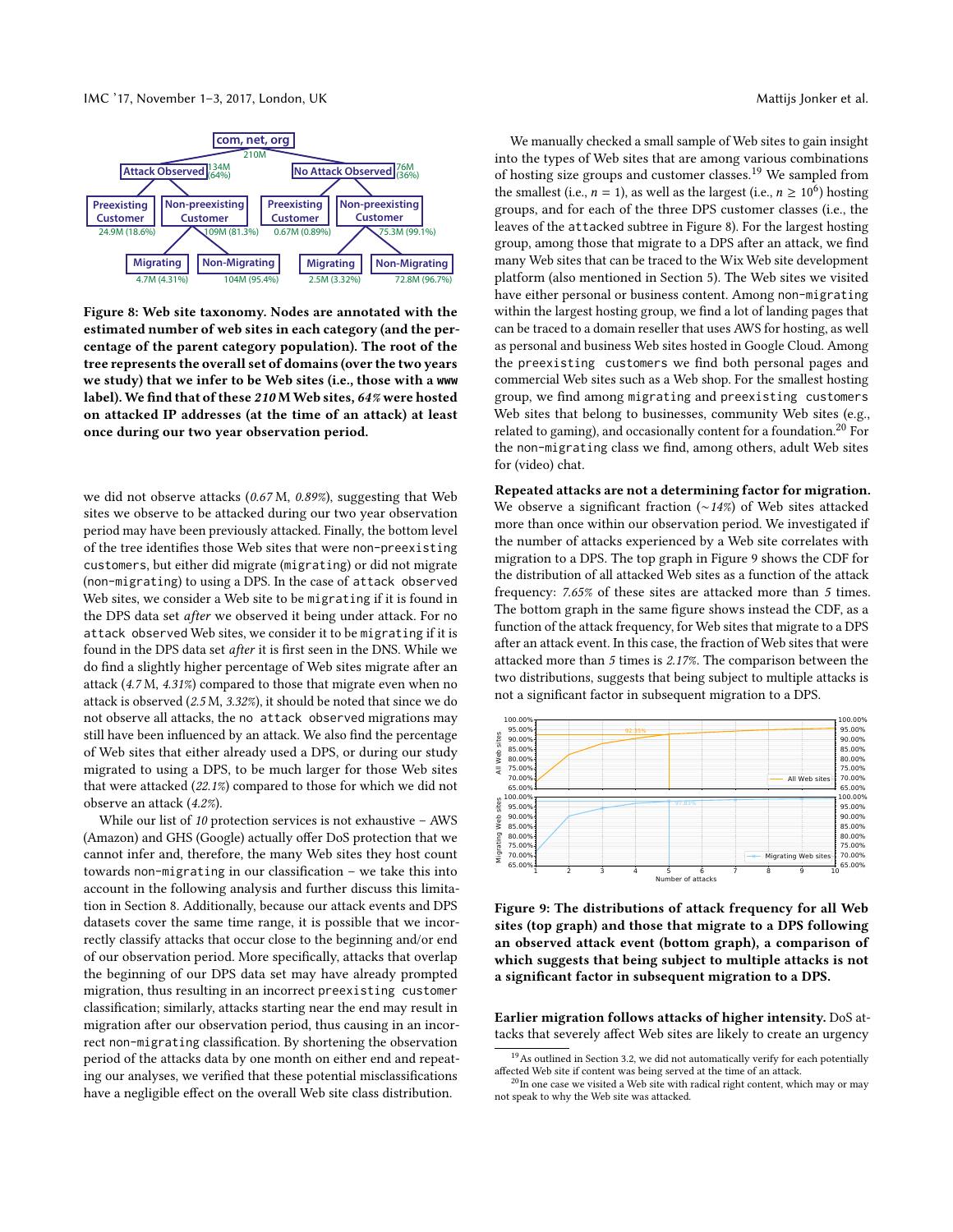| Web sites $(\%)$   11.1   95.0   97.5   99.0   99.9   100.0 |  |  |  |
|-------------------------------------------------------------|--|--|--|

Table 9: Attack intensity distribution over Web sites. For select percentiles we show the normalized attack intensity in the honeypot and telescope data sets. In case of joint attacks, we take the highest intensity.

to mitigate. This notion makes it reasonable to assume that Web site owners (or hosters) who opt to outsource protection to a DPS will want to do so in an urgent manner. Table [9](#page--1-2) shows the normalized attack intensity distribution over attacked Web sites. In the case a Web site is associated with multiple or even simultaneous attacks (e.g., a target IP that appears both in the telescope and honeypots data sets), we pick the highest normalized intensity value.



Figure 10: Migration delay for attack intensities. For various percentiles of the normalized attack intensity distribution, ranging from any to the 99-th, we show the number of days it took for Web sites to migrate to a DPS. An urgency to migrate becomes apparent with increasing attack intensity.

Figure [10](#page--1-10) shows the cumulative distribution functions of days it took Web sites to migrate, respectively for Web sites attacked with any intensity (slowest CDF), and with intensities in the 95-th, 99-th, 99.9-th percentiles of the normalized attack intensity distribution (Table [9\)](#page--1-2). Comparing these CDFs highlights a drastic reduction of the latency between an attack and the efected site migrating to a DPS: almost all (98.6%) the top 0.1% Web sites by attack intensity transition to a DPS within 6 days, whereas for the top 1%, 5% and overall Web sites only 77.1%, 67.1% and 29.9% of them respectively transition within the same number of days. When considering the Web sites that transition to a DPS within a day from the attack, the diference between the top 0.1% class and the overall distribution is even more striking: 80.7% versus 23.2%, respectively. Diferently from the number of attacks, the intensity of a DoS event strongly correlates with migration to a DPS, specifcally in terms of speed, which intuitively suggests a sense of urgency in mitigating DoS damage and risks.

Large hosters can potentially skew the mitigation delay distribution by migrating many Web sites at once: if multiple Web sites are associated with an given attack of a given intensity, each Web site counts towards the CDF. We investigated this potential for

skew and found that few migrating Web sites in the top 97.5-th percentile were hosted in large numbers.

Attack duration does not strongly correlate with migration. Here we evaluate if attack duration may infuence transition to a DPS and specifcally timing. As outlined in Section [3.1.1,](#page-1-2) a target that is brought down by a successful attack will slow down or altogether stop backscattering packets to the telescope. As such, attacks successful enough to trigger migration might be registered with shorter than actual durations in the telescope data set. Amplifers on the other hand will still receive packets to refect to the target, and thus have a better sense of the actual attack duration. For these reasons we only consider the durations from the honeypots data set in this analysis.

Overall, we fnd that the number of days it takes migrating Web sites to migrate does not necessarily keep decreasing with an increasing attack duration, unlike is the case for attack intensity. Attacks longer than four hours in duration, which is the top 1% durations of all honeypot events (Section [3.1.2\)](#page-2-0), lead to the smallest migration delay for migrating Web sites. Figure [11](#page--1-11) shows the CDF for Web sites afected by attacks within this duration class: of all Web sites associated with attacks that last over four hours, 67.64% take a day or less to migrate, and 76% migrate within at most fve days. However, more than half of the Web sites that migrate on the next day, following a 4 hours or longer attack, have a common denominator. Specifically, 482 k out of 800 k Web sites trace back to Wix.com, who starts outsourcing protection to Incapsula during our observation period. About 18% take two weeks or longer to migrate, suggesting that duration by itself is not always the deciding factor. We also fnd common denominators for longer migration delays. For example, 130 k Web sites hosted by eNom take more than three months (101 days) to appear as migrating Web sites (of Verisign).



Figure 11: DPS migration delay for longer attacks. The number of days it took for Web sites to migrate to a DPS following attacks with a duration  $\geq 4$  hours.

Finally, we fnd larger parties that skew the results in favor of, as well as against, short migration delays. Comparing the two previous examples, the frst one involves an attack that is three times as intense. Specifcally, it involves a normalized attack intensity of 0.18 in the telescope data. This target appeared simultaneously in both the telescope and the honeypots data sets. This fnding leads us to conclude that in this case intensity rather than duration was the deciding factor.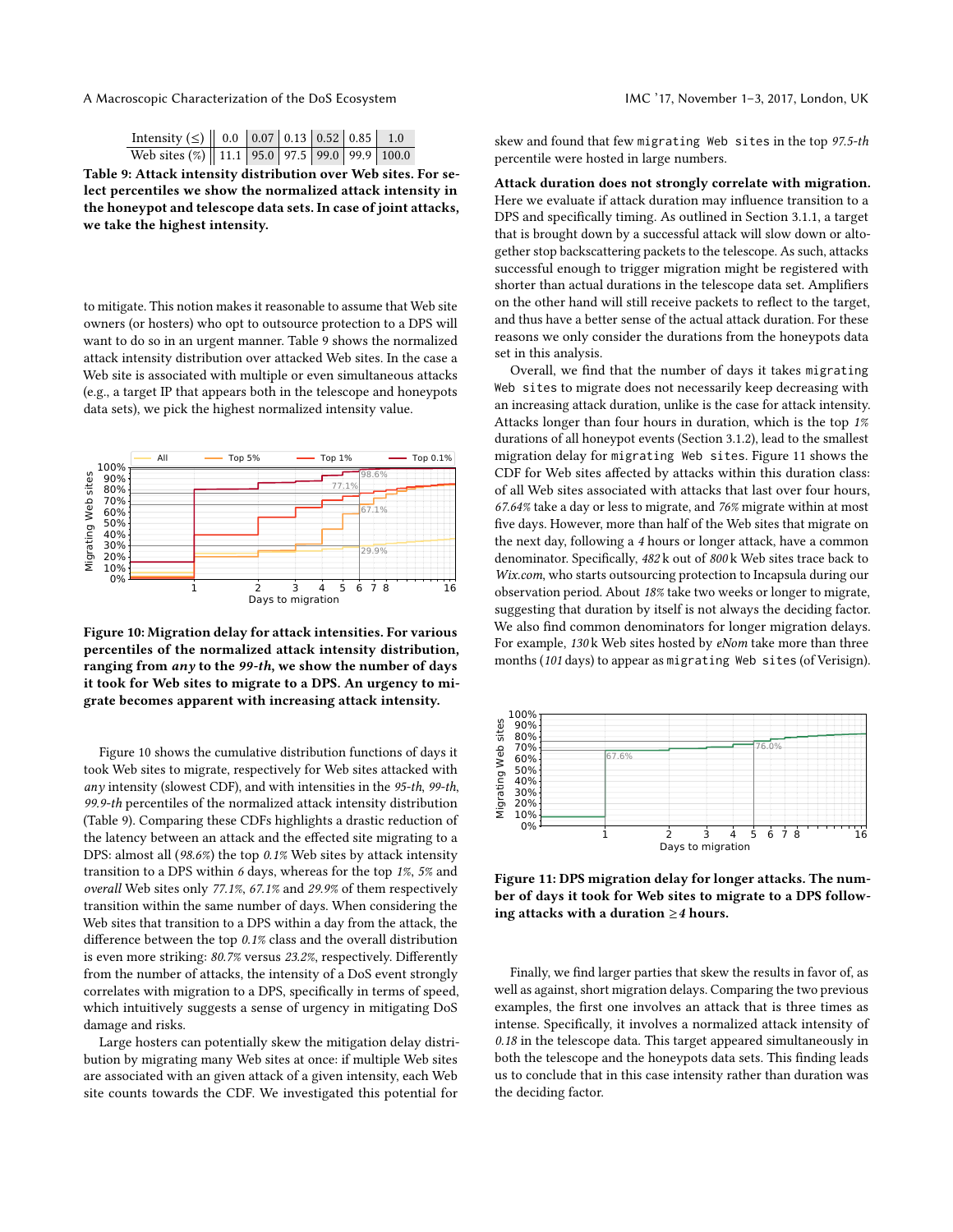## <span id="page-11-0"></span>7 RELATED WORK

We group related work into three areas of study. The frst one pertains to eforts to characterize DoS attacks in general. Such characterizations include, for example, target properties (e.g., geolocation), traffic characteristics (e.g., protocols used), and attacker properties (e.g., malware fngerprinting). The second area is concerned with efforts to measure the effects of attacks. And the third one focuses on attack mitigation.

In 2006, Moore et al. [\[17\]](#page-12-17) characterized DoS attacks by analyzing events inferred from backscatter packets to a large network telescope. The authors analyze 22 traces of 1-2 weeks each, captured between 2001-2004, totalling 68.7 k events. We incorporated their methodology in our work. Their initial trace is 14 years older than our telescope data set. Comparing results, ours show that the DoS landscape has since changed. As an example, while still dominant, TCP's presence in randomly spoofed attacks has reduced. Moreover, we fnd a prevalence of single-port attacks.

Krämer et al. [\[7\]](#page-12-6) and Thomas et al. [\[28\]](#page-13-2) both present a characterization of attacks from events captured in a set of amplifcation honeypots. While in both papers the focus is more on refection attacks in general, in this paper we focus on the correlation with randomly spoofed attacks and on target characteristics. A diferent view on DoS attacks is given by Santanna et al. [\[2\]](#page-12-1), who study traffc and source characteristics of the attacks generated on-demand by means of a set of 14 booters. Diferently from our paper, this research focuses on the attackers (i.e., the misused infrastructure).

To our knowledge, the last study to characterize DoS attacks at scale by combining multiple, independent data sets dates back to 2006, when Moa et al. used three data sets [\[29\]](#page-13-3) in their work. Two data sets came from anomaly detection systems and a third was inferred from backscatter. Their analysis covers 35 k attack events, measured over a month, which does not compare in scale with our study. The authors fnd a TCP preference similar to Moore et al., using the same methodology.

More recently, in 2015, Wang et al. [\[30\]](#page-13-4) analyzed a set of 51 k attack events derived from botnet Command & Control (C&C). Their data set covers a seven-month period and accounts for attacks launched using 674 botnets of 23 diferent botnet families. They too fnd joint attacks, in their case by diferent botnet instances. Furthermore, they show that Web services (i.e., HTTP) are the preferred target of many attacks.

The industry regularly releases reports that characterize attacks and trends [\[31–](#page-13-5)[34\]](#page-13-6). However, these reports are based on customerspecifc data, and oftentimes do not state the scientifc method used.

In terms of attack efects, Welzel et al. measured the impact of botnet attacks by monitoring for targets in botnet C&C [\[35\]](#page-13-7). Their study covers 646 unique targets, acquired from 14 botnet instances of two botnet families (DirtJumper and Yoddos). Following attack commands, the authors systematically measure the victims for adverse efects. Occassionally they fnd that the IP address of a Web site changes following an attack, e.g., in an attempt to mitigate, by pointing it to localhost. In a few cases the IP address change is made to (quote) "professional load balancing and DDoS protection services," but this is not investigated further.

Noroozian et al. [\[36\]](#page-13-8) study the consequences of victimization patterns in targets of DDoS-as-a-Service (e.g., booters). Their focus is on the demographics of the target population. Their results show, among others, that most of the victims are users in access networks, and that the number of attacks in broadband ISP is proportional to the number of ISP subscribers. Similarly to us, their study is also based on two years of data from the AmpPot project. However, we focus in capturing a larger spectrum of attack events by correlating amplifcation honeypots data with network telescope data.

In terms of efects at a higher level, a DoS attack can have fnancial consequences for a company, which could face an increase in security costs, or a loss of customers following an attack [\[37\]](#page-13-9). While DDoS intensity peaked at 400 Gbps [\[38\]](#page-13-10) in 2014 and to 600 Gbps in early 2016 [\[39\]](#page-13-11), the race to the largest DDoS has already reached 1 Tbps in late 2016 with the attack against the hosting company OVH [\[1\]](#page-12-0). However, it is not only about how heavy the hammer is, it is also about what it might break. The DDoS attack performed by the Mirai botnet against the service and DNS provider Dyn [\[3\]](#page-12-2) has provoked a cascading efect that prevented East Coast users to access services such as Twitter, Spotify, or Reddit.

As for mitigation, although the concept of regional cleaning center was already described in 2004 [\[40\]](#page-13-12), in recent years DDoS protection services have become more and more popular. In previous work we showed a clear trend in adoption [\[5\]](#page-12-4), but we did not investigate if there is correlation between attack events and migration. To the best of our knowledge no other work addresses the link between attacks and DPS use at scale.

## <span id="page-11-1"></span>8 FUTURE WORK

We imagine several directions to improve the coverage and depth of our measurement and analysis system:

- We provide a comprehensive view of randomly spoofed and refection and amplifcation attacks, but a bigger challenge is development and integration of other attack data sources, e.g., unspoofed volumetric attacks, semantic attacks. By demonstrating the utility of a platform for this type of data fusion, we hope to inspire the community to consider what cooperation would be required to expand the set of data sources.
- Operating such a platform continuously would allow to eliminate the bounding problem, i.e., we do not know which attacks took place before, nor do we know which Web sites migrated to a DPS after, our observation period.
- We examined migration to only ten DPS providers, so we mistakenly infer instances of migration to some other form of protection (e.g., Google) as non-migrating. For now we avoid making claims related to the non-migrators, but a more comprehensive view of the DPS ecosystem would improve the fdelity of our inferences.
- We currently consider 50% of the global DNS name space, a constraint of the OpenINTEL DNS measurement infrastructure. If OpenINTEL could expand to obtain visibility of other Top Level Domains, we would expand our ability to identify and characterize attacks on Web sites.
- We interpret an A record for a www domain name as an indicator of Web service, though the IP address may host no Web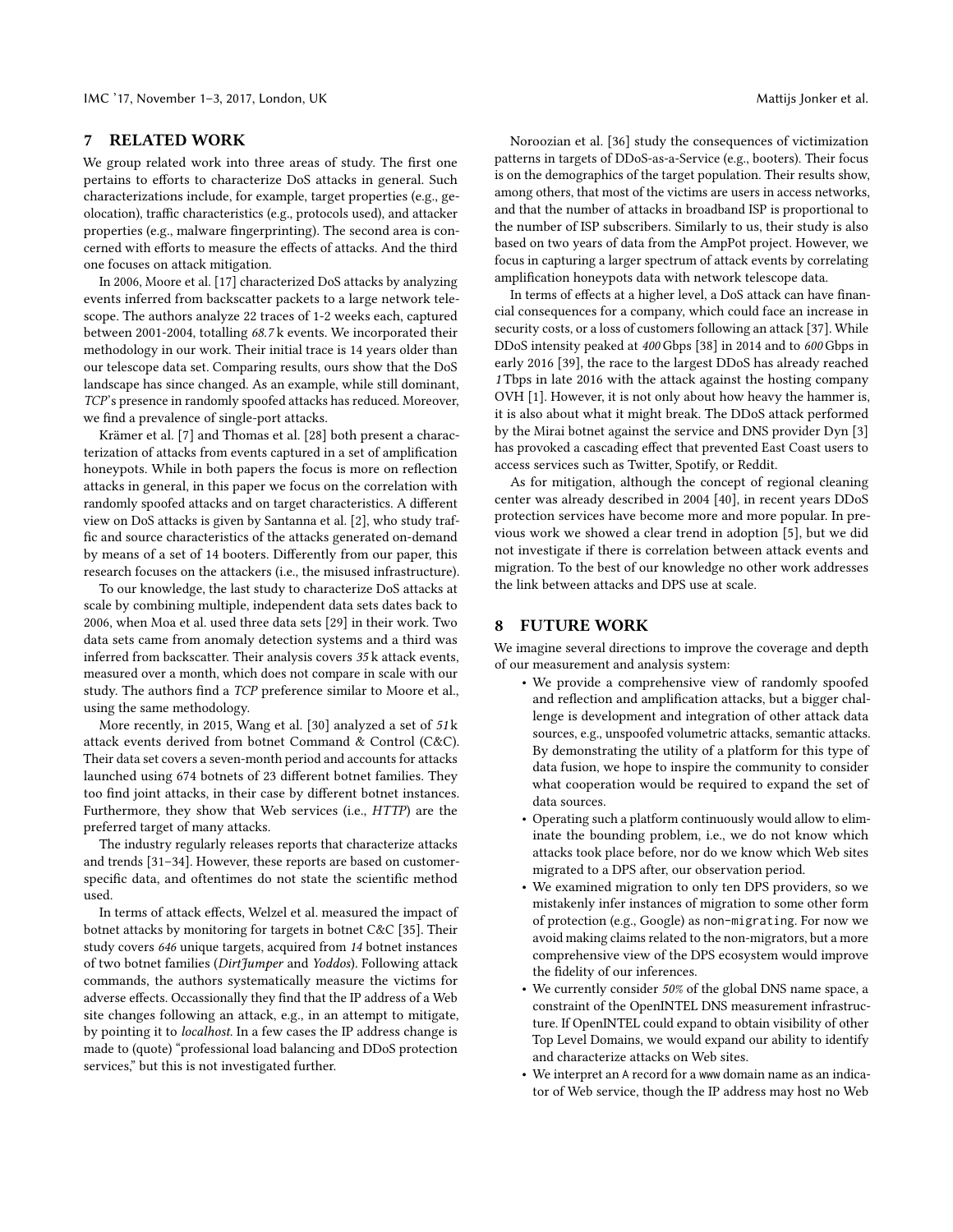site. We could add functionality to validate the existence of a Web server before inferring an impact on its reachability. More generally, we could see if the targeted IP addresses run other services.

• We examined the efect of attacks on the migration of Web sites to protection services. As future work, and without adding any other data sources, we could map targeted IP addresses to authoritative name servers, and study the potential effect of attacks on the DNS itself. A potential effect is, e.g., the migration of an authoritative name server to a DPS.

#### <span id="page-12-9"></span>9 CONCLUSIONS

We have established a framework for a more thorough scientifc approach to macroscopic characterization of the DoS ecosystem by systematically integrating and correlating large, diverse data sets captured by existing global Internet measurement infrastructure. We integrated data from a large network telescope, honeypots instrumented to observe refection DoS attacks, and a platform for large-scale active DNS measurements. We augmented these three sources with meta-data such as BGP prefx-to-AS, IP geolocation, and identifers of DDoS Protection Services and hosting providers. We then developed functionality to extract macroscopic as well as detailed insights about DoS attacks and their impact on Internet infrastructure. Our analysis demonstrates the potential of sustained operation of such infrastructure, and extensions of our analysis approach, in terms of providing situational awareness and informing Internet research, operations and policy communities about a growing threat to Internet stability and reliability. While most of the measurement infrastructure that enables this work already collects data in near-realtime, a signifcant challenge is enabling near-realtime data fusion, extraction, correlation and visualization to maximize its utility. Our experience in developing this framework, and performing the rigorous characterization of two years of DoS activity, presents a frst step in what we hope can become a badly needed source of longitudinal data about the health of what is now our primary communications fabric.

### ACKNOWLEDGMENTS

This work is part of the NWO: D3 project, which is funded by the Netherlands Organization for Scientifc Research (628.001.018). This research was made possible by OpenINTEL, a joint project of the University of Twente, SURFnet, and SIDN. This work is supported by the EU Commission via the Horizon 2020 project SISS-DEN (project ID 700176). This material is based on research sponsored by the Department of Homeland Security (DHS) Science and Technology Directorate, Cyber Security Division (DHS S&T/CSD) via contract number HHSP233201600012C. This material is based on research sponsored by the Department of Homeland Security (DHS) Science and Technology Directorate, Homeland Security Advanced Research Projects Agency, Cyber Security Division (DHS S&T/HSARPA/CSD), BAA 11-01-RIKA and Air Force Research Laboratory, Information Directorate under agreement number FA8750- 12-2-0326. The U.S. Government is authorized to reproduce and distribute reprints for Governmental purposes notwithstanding

any copyright notation thereon. We thank our shepherd and the anonymous reviewers for their valuable feedback.

#### REFERENCES

- <span id="page-12-0"></span>[1] Pierluigi Paganini. The hosting provider OVH continues to face massive DDoS attacks launched by a botnet composed at least of 150000 IoT devices. http://securityafairs.co/wordpress/51726/cyber-crime/ovh-hit-botnetiot.html, September 2016.
- <span id="page-12-1"></span>[2] José Jair Santanna, Roland van Rijswijk-Deij, Anna Sperotto, Rick Hofstede, Mark Wierbosch, Lisandro Zambenedetti Granville, and Aiko Pras. Booters - An Analysis of DDoS-as-a-Service Attacks. In Proceedings of the 14th IFIP/IEEE International Symposium on Integrated Network Management (IM'15), 2015.
- <span id="page-12-2"></span>[3] Scott Hilton. Dyn Analysis Summary Of Friday October 21 Attack. http://dyn.com/blog/dyn-analysis-summary-of-friday-october-21-attack/, October 2016.
- <span id="page-12-3"></span>[4] Giovane C.M. Moura, Ricardo de O. Schmidt, John Heidemann, Wouter B. de Vries, Moritz Muller, Lan Wei, and Cristian Hesselman. Anycast vs. DDoS: Evaluating the November 2015 Root DNS Event. In Proceedings of the 2016 ACM Internet Measurement Conference (IMC'16), 2016.
- <span id="page-12-4"></span>[5] Mattijs Jonker, Anna Sperotto, Roland van Rijswijk-Deij, Ramin Sadre, and Aiko Pras. Measuring the Adoption of DDoS Protection Services. In Proceedings of the 2016 ACM Internet Measurement Conference (IMC'16), pages 279–285, 2016.
- <span id="page-12-5"></span>[6] UCSD Network Telescope, 2010. [http://www.caida.org/projects/network\\_](http://www.caida.org/projects/network_telescope/) [telescope/.](http://www.caida.org/projects/network_telescope/)
- <span id="page-12-6"></span>[7] Lukas Krämer, Johannes Krupp, Daisuke Makita, Tomomi Nishizoe, Takashi Koide, Katsunari Yoshioka, and Christian Rossow. AmpPot: Monitoring and Defending Against Amplifcation DDoS Attacks. In International Workshop on Recent Advances in Intrusion Detection (RAID'15), pages 615–636, 2015.
- <span id="page-12-7"></span>[8] Sebastian Zander, Lachlan L.H. Andrew, and Grenville Armitage. Capturing Ghosts: Predicting the Used IPv4 Space by Inferring Unobserved Addresses. In Proceedings of the 2014 ACM Conference on Internet Measurement Conference (IMC'14), 2014.
- <span id="page-12-8"></span>[9] Philipp Richter, Georgios Smaragdakis, David Plonka, and Arthur Berger. Beyond Counting: New Perspectives on the Active IPv4 Address Space. In Proceedings of the 2016 ACM Internet Measurement Conference (IMC'16), 2016.
- <span id="page-12-10"></span>[10] Christian Rossow. Amplifcation Hell: Revisiting Network Protocols for DDoS Abuse. In NDSS, 2014.
- <span id="page-12-11"></span>[11] Jakub Czyz, Michael Kallitsis, Manaf Gharaibeh, Christos Papadopoulos, Michael Bailey, and Manish Karir. Taming the 800 Pound Gorilla: The Rise and Decline of NTP DDoS Attacks. In Proceedings of the 2014 ACM Internet Measurement Conference (IMC'14), pages 435–448, 2014.
- <span id="page-12-12"></span>[12] Matthew Sargent, John Kristof, Vern Paxson, and Mark Allman. On the Potential Abuse of IGMP. ACM SIGCOMM Computer Communication Review, 47(1), 2017.
- <span id="page-12-13"></span>[13] Roland van Rijswijk-Deij, Anna Sperotto, and Aiko Pras. DNSSEC and its potential for DDoS attacks: a comprehensive measurement study. In Proceedings of the 2014 ACM Internet Measurement Conference (IMC'14), pages 449–460, 2014.
- <span id="page-12-14"></span>[14] Jelena Mirkovic, Sven Dietrich, David Dittrich, and Peter Reiher. Internet Denial of Service: Attack and Defense Mechanisms (Radia Perlman Computer Networking and Security). 2004.
- <span id="page-12-15"></span>[15] Mehmud Abliz. Internet Denial of Service Attacks and Defense Mechanisms. Technical Report TR-11-178, March 2011.
- <span id="page-12-16"></span>[16] Erik Nygren, Ramesh K. Sitaraman, and Jennifer Sun. The Akamai Network: A Platform for High-performance Internet Applications. ACM SIGOPS Operating Systems Review, 44(3):2–19, 2010.
- <span id="page-12-17"></span>[17] David Moore, Colleen Shannon, Douglas J. Brown, Geofrey M. Voelker, and Stefan Savage. Inferring Internet Denial-of-service Activity. ACM Transactions on Computer Systems, 24(2):115–139, 2006.
- <span id="page-12-19"></span><span id="page-12-18"></span>[18] Alistair King. Corsaro, 2012. [http://www.caida.org/tools/measurement/corsaro/.](http://www.caida.org/tools/measurement/corsaro/) [19] Alistair King. Corsaro RS DoS Plugin, 2012. [https://www.caida.org/tools/](https://www.caida.org/tools/measurement/corsaro/docs/plugins.html#plugins_dos)
- <span id="page-12-20"></span>[measurement/corsaro/docs/plugins.html#plugins\\_dos.](https://www.caida.org/tools/measurement/corsaro/docs/plugins.html#plugins_dos) [20] Digital Element. Netacuity edge premium edition. [http://www.digitalelement.](http://www.digitalelement.com/solutions/netacuity-edge-premium)
- <span id="page-12-21"></span>[com/solutions/netacuity-edge-premium.](http://www.digitalelement.com/solutions/netacuity-edge-premium) [21] Routeviews Prefx to AS mappings Dataset (pfx2as) for IPv4 and IPv6. [http:](http://www.caida.org/data/routing/routeviews-prefix2as.xml)
- <span id="page-12-22"></span>[//www.caida.org/data/routing/routeviews-prefx2as.xml.](http://www.caida.org/data/routing/routeviews-prefix2as.xml) [22] Roland van Rijswijk-Deij, Mattijs Jonker, Anna Sperotto, and Aiko Pras. A High-Performance, Scalable Infrastructure for Large-Scale Active DNS Measurements.
- <span id="page-12-23"></span>IEEE Journal on Selected Areas in Communications (JSAC), 34(6):1877–1888, 2016. [23] Apache Parquet, 2014. [http://parquet.io/.](http://parquet.io/)
- <span id="page-12-24"></span>[24] The Domain Name Industry Brief. [https://www.verisign.com/en\\_US/innovation/](https://www.verisign.com/en_US/innovation/dnib/index.xhtml) [dnib/index.xhtml.](https://www.verisign.com/en_US/innovation/dnib/index.xhtml) Accessed: 2017-05-01.
- <span id="page-12-25"></span>[25] Rick Holland and Ed Ferrara. The Forrester Wave™: DDoS Services Providers (Q3 2015). Forrester Research, Inc., July 2015.
- <span id="page-12-26"></span>[26] Alberto Dainotti, Karyn Benson, Alistair King, Bradley Huffaker, Eduard Glatz, Xenofontas Dimitropoulos, Philipp Richter, Alessandro Finamore, and Alex C. Snoeren. Lost in Space: Improving Inference of IPv4 Address Space Utilization. IEEE Journal on Selected Areas in Communications (JSAC), 34(6):1862–1876, 2016.